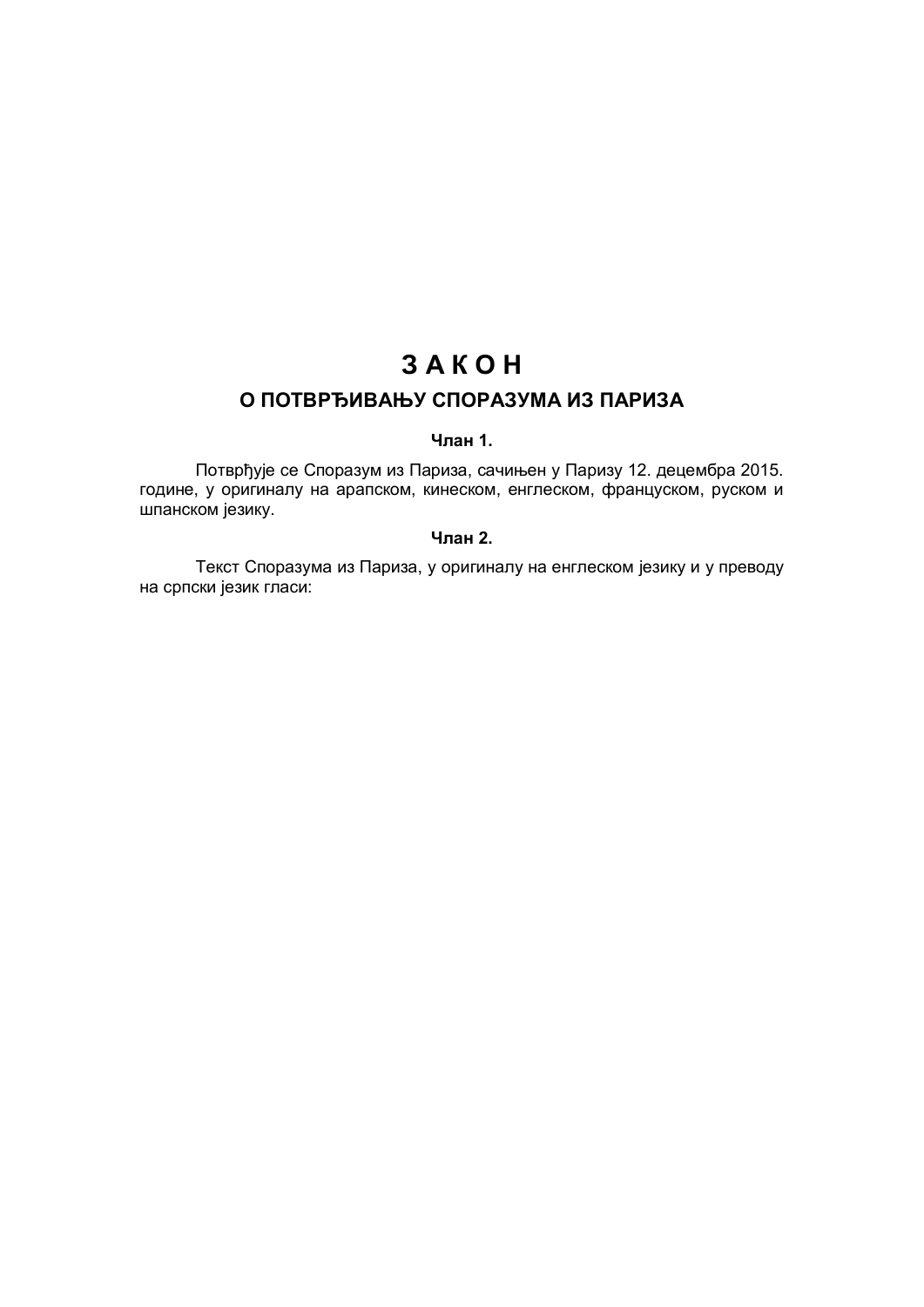# PARIS AGREEMENT

The Parties to this Agreement,

*Being* Parties to the United Nations Framework Convention on Climate Change, hereinafter referred to as "the Convention",

*Pursuant* to the Durban Platform for Enhanced Action established by decision 1/CP.17 of the Conference of the Parties to the Convention at its seventeenth session,

*In pursuit* of the objective of the Convention, and being guided by its principles, including the principle of equity and common but differentiated responsibilities and respective capabilities, in the light of different national circumstances,

*Recognizing* the need for an effective and progressive response to the urgent threat of climate change on the basis of the best available scientific knowledge,

*Also recognizing* the specific needs and special circumstances of developing country Parties, especially those that are particularly vulnerable to the adverse effects of climate change, as provided for in the Convention,

*Taking full account* of the specific needs and special situations of the least developed countries with regard to funding and transfer of technology,

*Recognizing* that Parties may be affected not only by climate change, but also by the impacts of the measures taken in response to it,

*Emphasizing* the intrinsic relationship that climate change actions, responses and impacts have with equitable access to sustainable development and eradication of poverty,

*Recognizing* the fundamental priority of safeguarding food security and ending hunger, and the particular vulnerabilities of food production systems to the adverse impacts of climate change,

*Taking into account* the imperatives of a just transition of the workforce and the creation of decent work and quality jobs in accordance with nationally defined development priorities,

*Acknowledging* that climate change is a common concern of humankind, Parties should, when taking action to address climate change, respect, promote and consider their respective obligations on human rights, the right to health, the rights of indigenous peoples, local communities, migrants, children, persons with disabilities and people in vulnerable situations and the right to development, as well as gender equality, empowerment of women and intergenerational equity,

*Recognizing* the importance of the conservation and enhancement, as appropriate, of sinks and reservoirs of the greenhouse gases referred to in the Convention,

*Noting* the importance of ensuring the integrity of all ecosystems, including oceans, and the protection of biodiversity, recognized by some cultures as Mother Earth, and noting the importance for some of the concept of "climate justice", when taking action to address climate change,

*Affirming* the importance of education, training, public awareness, public participation, public access to information and cooperation at all levels on the matters addressed in this Agreement,

*Recognizing* the importance of the engagements of all levels of government and various actors, in accordance with respective national legislations of Parties, in addressing climate change,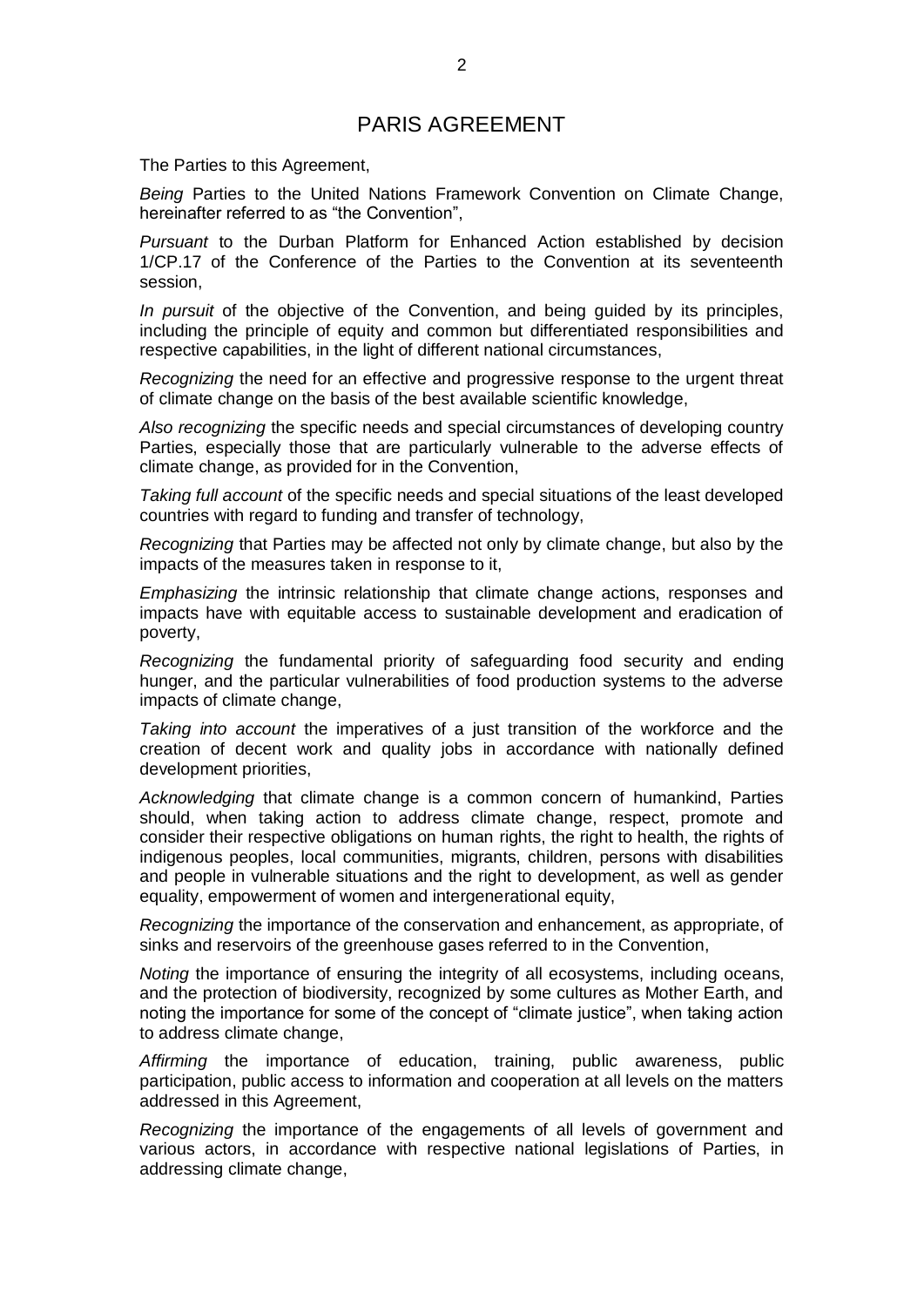*Also recognizing* that sustainable lifestyles and sustainable patterns of consumption and production, with developed country Parties taking the lead, play an important role in addressing climate change,

Have agreed as follows:

## Article 1

For the purpose of this Agreement, the definitions contained in Article 1 of the Convention shall apply. In addition:

1. "Convention" means the United Nations Framework Convention on Climate Change, adopted in New York on 9 May 1992.

2. "Conference of the Parties" means the Conference of the Parties to the Convention.

3. "Party" means a Party to this Agreement.

## Article 2

1. This Agreement, in enhancing the implementation of the Convention, including its objective, aims to strengthen the global response to the threat of climate change, in the context of sustainable development and efforts to eradicate poverty, including by:

(a) Holding the increase in the global average temperature to well below 2 C above pre-industrial levels and to pursue efforts to limit the temperature increase to 1.5 C above pre-industrial levels, recognizing that this would significantly reduce the risks and impacts of climate change;

(b) Increasing the ability to adapt to the adverse impacts of climate change and foster climate resilience and low greenhouse gas emissions development, in a manner that does not threaten food production;

(c) Making finance flows consistent with a pathway towards low greenhouse gas emissions and climate-resilient development.

2. This Agreement will be implemented to reflect equity and the principle of common but differentiated responsibilities and respective capabilities, in the light of different national circumstances.

## Article 3

As nationally determined contributions to the global response to climate change, all Parties are to undertake and communicate ambitious efforts as defined in Articles 4, 7, 9, 10, 11 and 13 with the view to achieving the purpose of this Agreement as set out in Article 2. The efforts of all Parties will represent a progression over time, while recognizing the need to support developing country Parties for the effective implementation of this Agreement.

## Article 4

1. In order to achieve the long-term temperature goal set out in Article 2, Parties aim to reach global peaking of greenhouse gas emissions as soon as possible, recognizing that peaking will take longer for developing country Parties, and to undertake rapid reductions thereafter in accordance with best available science, so as to achieve a balance between anthropogenic emissions by sources and removals by sinks of greenhouse gases in the second half of this century, on the basis of equity, and in the context of sustainable development and efforts to eradicate poverty.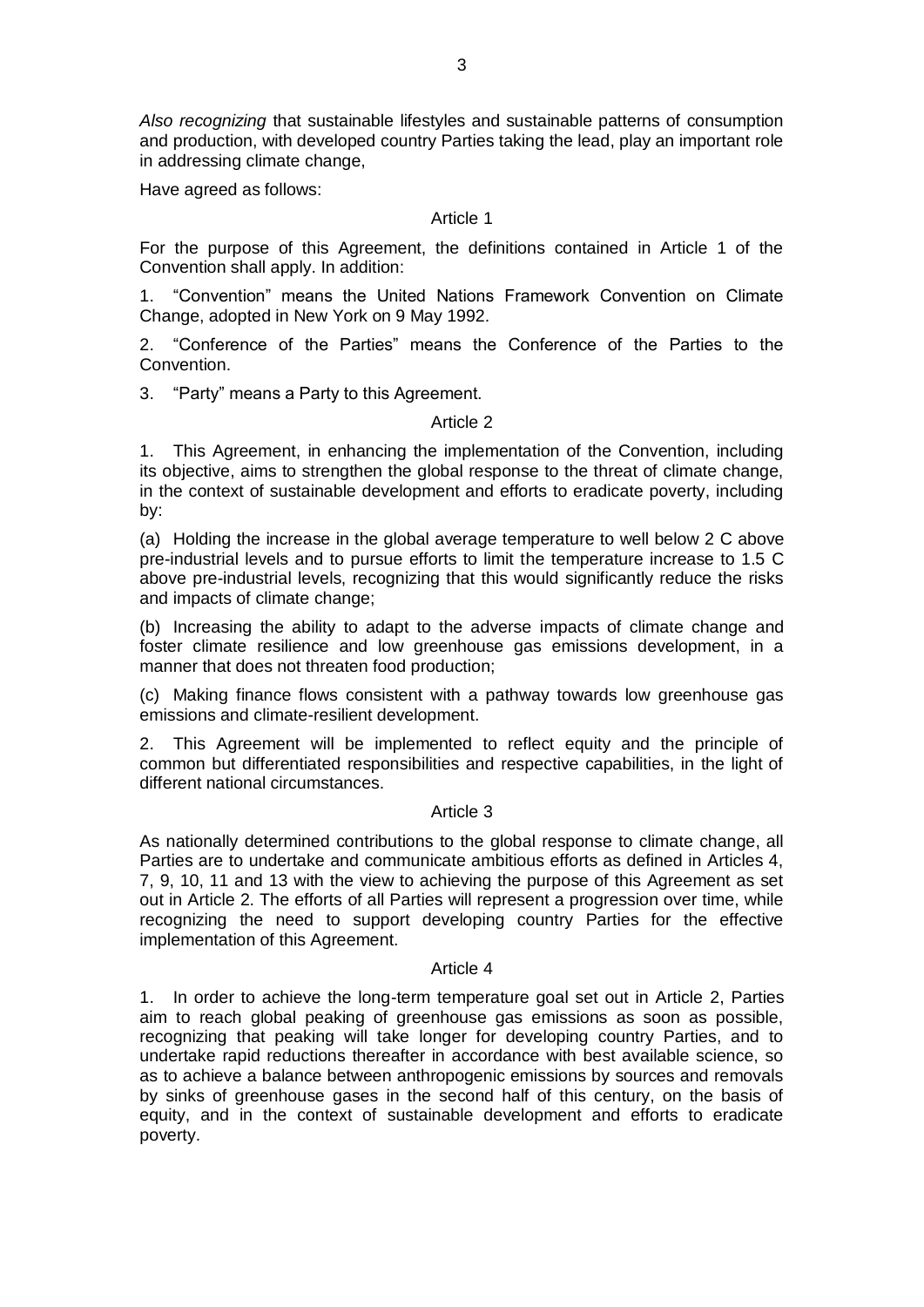2. Each Party shall prepare, communicate and maintain successive nationally determined contributions that it intends to achieve. Parties shall pursue domestic mitigation measures, with the aim of achieving the objectives of such contributions.

3. Each Party's successive nationally determined contribution will represent a progression beyond the Party's then current nationally determined contribution and reflect its highest possible ambition, reflecting its common but differentiated responsibilities and respective capabilities, in the light of different national circumstances.

4. Developed country Parties should continue taking the lead by undertaking economy-wide absolute emission reduction targets. Developing country Parties should continue enhancing their mitigation efforts, and are encouraged to move over time towards economy-wide emission reduction or limitation targets in the light of different national circumstances.

5. Support shall be provided to developing country Parties for the implementation of this Article, in accordance with Articles 9, 10 and 11, recognizing that enhanced support for developing country Parties will allow for higher ambition in their actions.

6. The least developed countries and small island developing States may prepare and communicate strategies, plans and actions for low greenhouse gas emissions development reflecting their special circumstances.

7. Mitigation co-benefits resulting from Parties' adaptation actions and/or economic diversification plans can contribute to mitigation outcomes under this Article.

8. In communicating their nationally determined contributions, all Parties shall provide the information necessary for clarity, transparency and understanding in accordance with decision 1/CP.21 and any relevant decisions of the Conference of the Parties serving as the meeting of the Parties to the Paris Agreement.

9. Each Party shall communicate a nationally determined contribution every five years in accordance with decision 1/CP.21 and any relevant decisions of the Conference of the Parties serving as the meeting of the Parties to the Paris Agreement and be informed by the outcomes of the global stocktake referred to in Article 14.

10. The Conference of the Parties serving as the meeting of the Parties to the Paris Agreement shall consider common time frames for nationally determined contributions at its first session.

11. A Party may at any time adjust its existing nationally determined contribution with a view to enhancing its level of ambition, in accordance with guidance adopted by the Conference of the Parties serving as the meeting of the Parties to the Paris Agreement.

12. Nationally determined contributions communicated by Parties shall be recorded in a public registry maintained by the secretariat.

13. Parties shall account for their nationally determined contributions. In accounting for anthropogenic emissions and removals corresponding to their nationally determined contributions, Parties shall promote environmental integrity, transparency, accuracy, completeness, comparability and consistency, and ensure the avoidance of double counting, in accordance with guidance adopted by the Conference of the Parties serving as the meeting of the Parties to the Paris Agreement.

14. In the context of their nationally determined contributions, when recognizing and implementing mitigation actions with respect to anthropogenic emissions and removals, Parties should take into account, as appropriate, existing methods and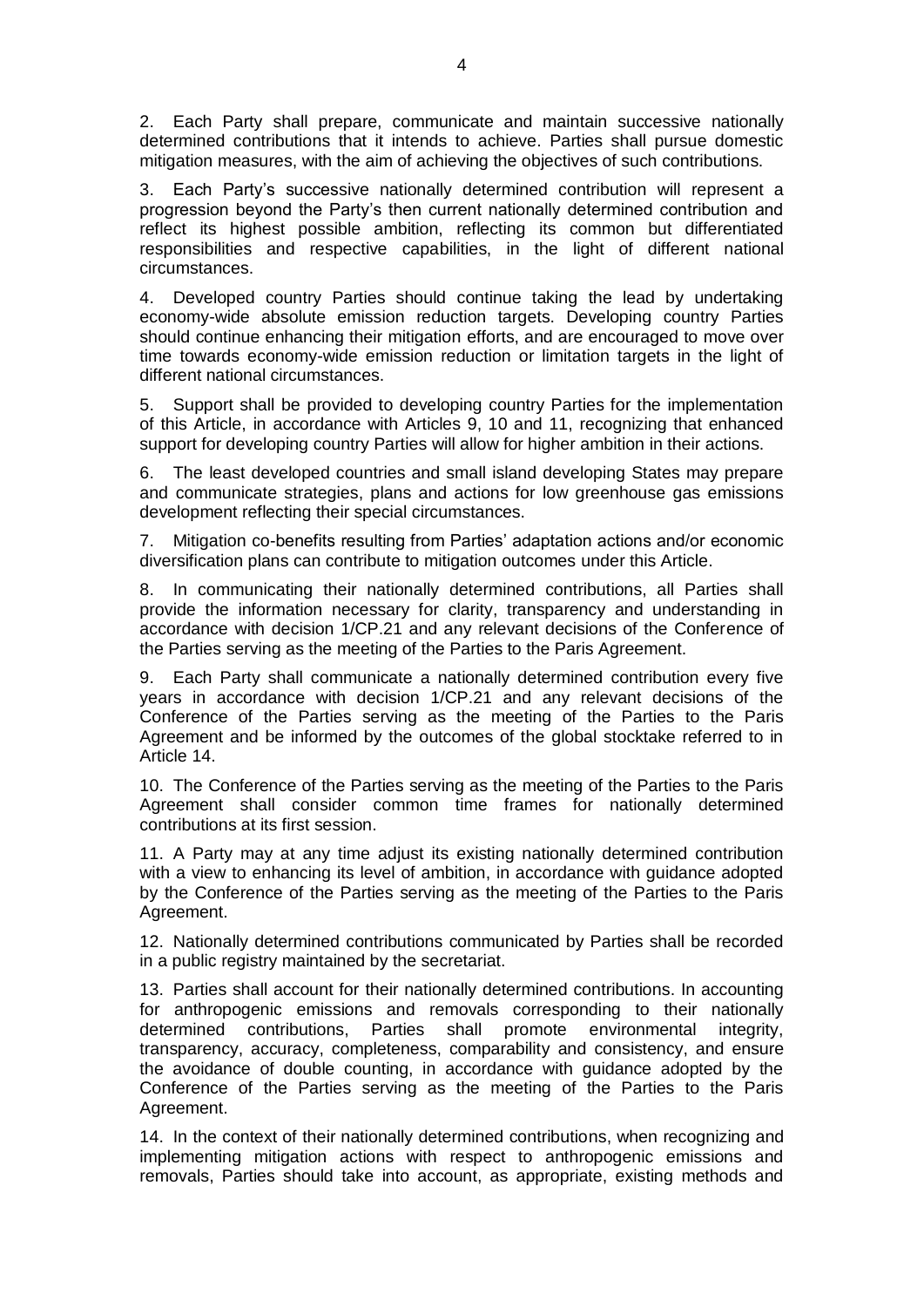guidance under the Convention, in the light of the provisions of paragraph 13 of this Article.

15. Parties shall take into consideration in the implementation of this Agreement the concerns of Parties with economies most affected by the impacts of response measures, particularly developing country Parties.

16. Parties, including regional economic integration organizations and their member States, that have reached an agreement to act jointly under paragraph 2 of this Article shall notify the secretariat of the terms of that agreement, including the emission level allocated to each Party within the relevant time period, when they communicate their nationally determined contributions. The secretariat shall in turn inform the Parties and signatories to the Convention of the terms of that agreement.

17. Each party to such an agreement shall be responsible for its emission level as set out in the agreement referred to in paragraph 16 above in accordance with paragraphs 13 and 14 of this Article and Articles 13 and 15.

18. If Parties acting jointly do so in the framework of, and together with, a regional economic integration organization which is itself a Party to this Agreement, each member State of that regional economic integration organization individually, and together with the regional economic integration organization, shall be responsible for its emission level as set out in the agreement communicated under paragraph 16 of this Article in accordance with paragraphs 13 and 14 of this Article and Articles 13 and 15.

19. All Parties should strive to formulate and communicate long-term low greenhouse gas emission development strategies, mindful of Article 2 taking into account their common but differentiated responsibilities and respective capabilities, in the light of different national circumstances.

## Article 5

1. Parties should take action to conserve and enhance, as appropriate, sinks and reservoirs of greenhouse gases as referred to in Article 4, paragraph 1(d), of the Convention, including forests.

2. Parties are encouraged to take action to implement and support, including through results-based payments, the existing framework as set out in related guidance and decisions already agreed under the Convention for: policy approaches and positive incentives for activities relating to reducing emissions from deforestation and forest degradation, and the role of conservation, sustainable management of forests and enhancement of forest carbon stocks in developing countries; and alternative policy approaches, such as joint mitigation and adaptation approaches for the integral and sustainable management of forests, while reaffirming the importance of incentivizing, as appropriate, non-carbon benefits associated with such approaches.

## Article 6

1. Parties recognize that some Parties choose to pursue voluntary cooperation in the implementation of their nationally determined contributions to allow for higher ambition in their mitigation and adaptation actions and to promote sustainable development and environmental integrity.

2. Parties shall, where engaging on a voluntary basis in cooperative approaches that involve the use of internationally transferred mitigation outcomes towards nationally determined contributions, promote sustainable development and ensure environmental integrity and transparency, including in governance, and shall apply robust accounting to ensure, inter alia, the avoidance of double counting, consistent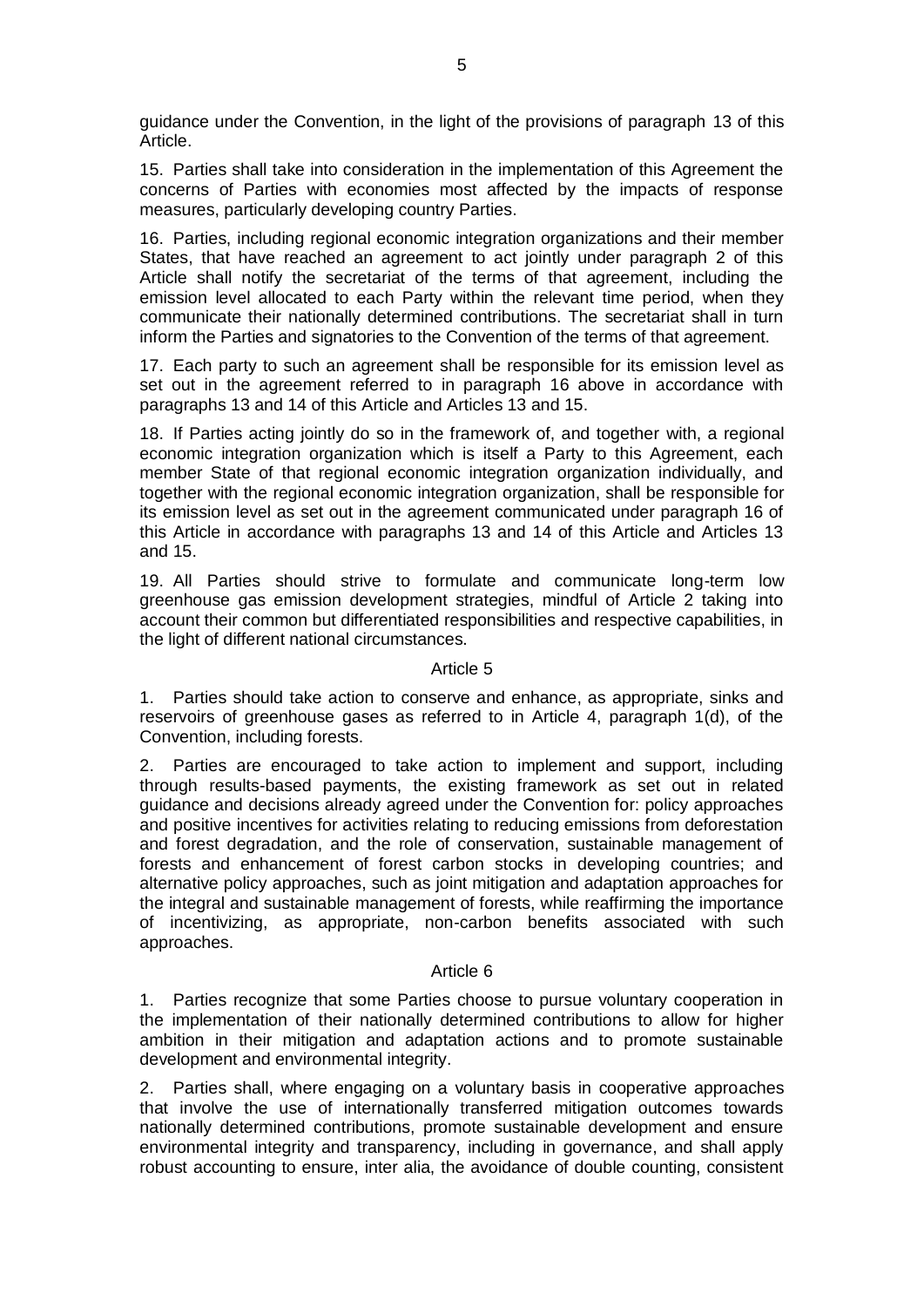with guidance adopted by the Conference of the Parties serving as the meeting of the Parties to the Paris Agreement.

3. The use of internationally transferred mitigation outcomes to achieve nationally determined contributions under this Agreement shall be voluntary and authorized by participating Parties.

4. A mechanism to contribute to the mitigation of greenhouse gas emissions and support sustainable development is hereby established under the authority and guidance of the Conference of the Parties serving as the meeting of the Parties to the Paris Agreement for use by Parties on a voluntary basis. It shall be supervised by a body designated by the Conference of the Parties serving as the meeting of the Parties to the Paris Agreement, and shall aim:

(a) To promote the mitigation of greenhouse gas emissions while fostering sustainable development;

(b) To incentivize and facilitate participation in the mitigation of greenhouse gas emissions by public and private entities authorized by a Party;

(c) To contribute to the reduction of emission levels in the host Party, which will benefit from mitigation activities resulting in emission reductions that can also be used by another Party to fulfil its nationally determined contribution; and

(d) To deliver an overall mitigation in global emissions.

5. Emission reductions resulting from the mechanism referred to in paragraph 4 of this Article shall not be used to demonstrate achievement of the host Party's nationally determined contribution if used by another Party to demonstrate achievement of its nationally determined contribution.

6. The Conference of the Parties serving as the meeting of the Parties to the Paris Agreement shall ensure that a share of the proceeds from activities under the mechanism referred to in paragraph 4 of this Article is used to cover administrative expenses as well as to assist developing country Parties that are particularly vulnerable to the adverse effects of climate change to meet the costs of adaptation.

7. The Conference of the Parties serving as the meeting of the Parties to the Paris Agreement shall adopt rules, modalities and procedures for the mechanism referred to in paragraph 4 of this Article at its first session.

8. Parties recognize the importance of integrated, holistic and balanced non-market approaches being available to Parties to assist in the implementation of their nationally determined contributions, in the context of sustainable development and poverty eradication, in a coordinated and effective manner, including through, inter alia, mitigation, adaptation, finance, technology transfer and capacity-building, as appropriate. These approaches shall aim to:

(a) Promote mitigation and adaptation ambition;

(b) Enhance public and private sector participation in the implementation of nationally determined contributions; and

(c) Enable opportunities for coordination across instruments and relevant institutional arrangements.

9. A framework for non-market approaches to sustainable development is hereby defined to promote the non-market approaches referred to in paragraph 8 of this Article.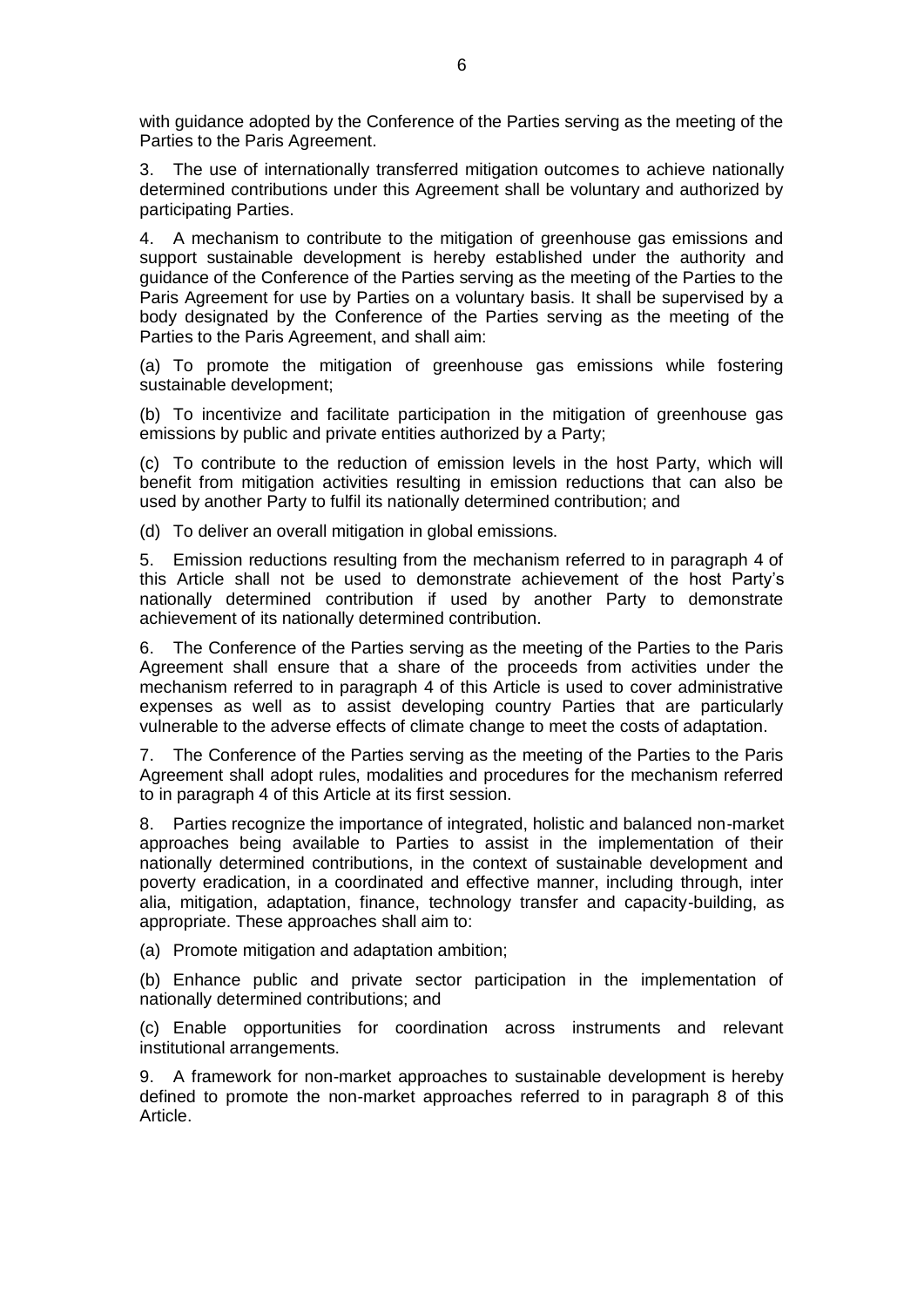#### Article 7

1. Parties hereby establish the global goal on adaptation of enhancing adaptive capacity, strengthening resilience and reducing vulnerability to climate change, with a view to contributing to sustainable development and ensuring an adequate adaptation response in the context of the temperature goal referred to in Article 2.

2. Parties recognize that adaptation is a global challenge faced by all with local, subnational, national, regional and international dimensions, and that it is a key component of and makes a contribution to the long-term global response to climate change to protect people, livelihoods and ecosystems, taking into account the urgent and immediate needs of those developing country Parties that are particularly vulnerable to the adverse effects of climate change.

3. The adaptation efforts of developing country Parties shall be recognized, in accordance with the modalities to be adopted by the Conference of the Parties serving as the meeting of the Parties to the Paris Agreement at its first session.

4. Parties recognize that the current need for adaptation is significant and that greater levels of mitigation can reduce the need for additional adaptation efforts, and that greater adaptation needs can involve greater adaptation costs.

5. Parties acknowledge that adaptation action should follow a country-driven, gender-responsive, participatory and fully transparent approach, taking into consideration vulnerable groups, communities and ecosystems, and should be based on and guided by the best available science and, as appropriate, traditional knowledge, knowledge of indigenous peoples and local knowledge systems, with a view to integrating adaptation into relevant socioeconomic and environmental policies and actions, where appropriate.

6. Parties recognize the importance of support for and international cooperation on adaptation efforts and the importance of taking into account the needs of developing country Parties, especially those that are particularly vulnerable to the adverse effects of climate change.

7. Parties should strengthen their cooperation on enhancing action on adaptation, taking into account the Cancun Adaptation Framework, including with regard to:

(a) Sharing information, good practices, experiences and lessons learned, including, as appropriate, as these relate to science, planning, policies and implementation in relation to adaptation actions;

(b) Strengthening institutional arrangements, including those under the Convention that serve this Agreement, to support the synthesis of relevant information and knowledge, and the provision of technical support and guidance to Parties;

(c) Strengthening scientific knowledge on climate, including research, systematic observation of the climate system and early warning systems, in a manner that informs climate services and supports decision-making;

(d) Assisting developing country Parties in identifying effective adaptation practices, adaptation needs, priorities, support provided and received for adaptation actions and efforts, and challenges and gaps, in a manner consistent with encouraging good practices;

(e) Improving the effectiveness and durability of adaptation actions.

8. United Nations specialized organizations and agencies are encouraged to support the efforts of Parties to implement the actions referred to in paragraph 7 of this Article, taking into account the provisions of paragraph 5 of this Article.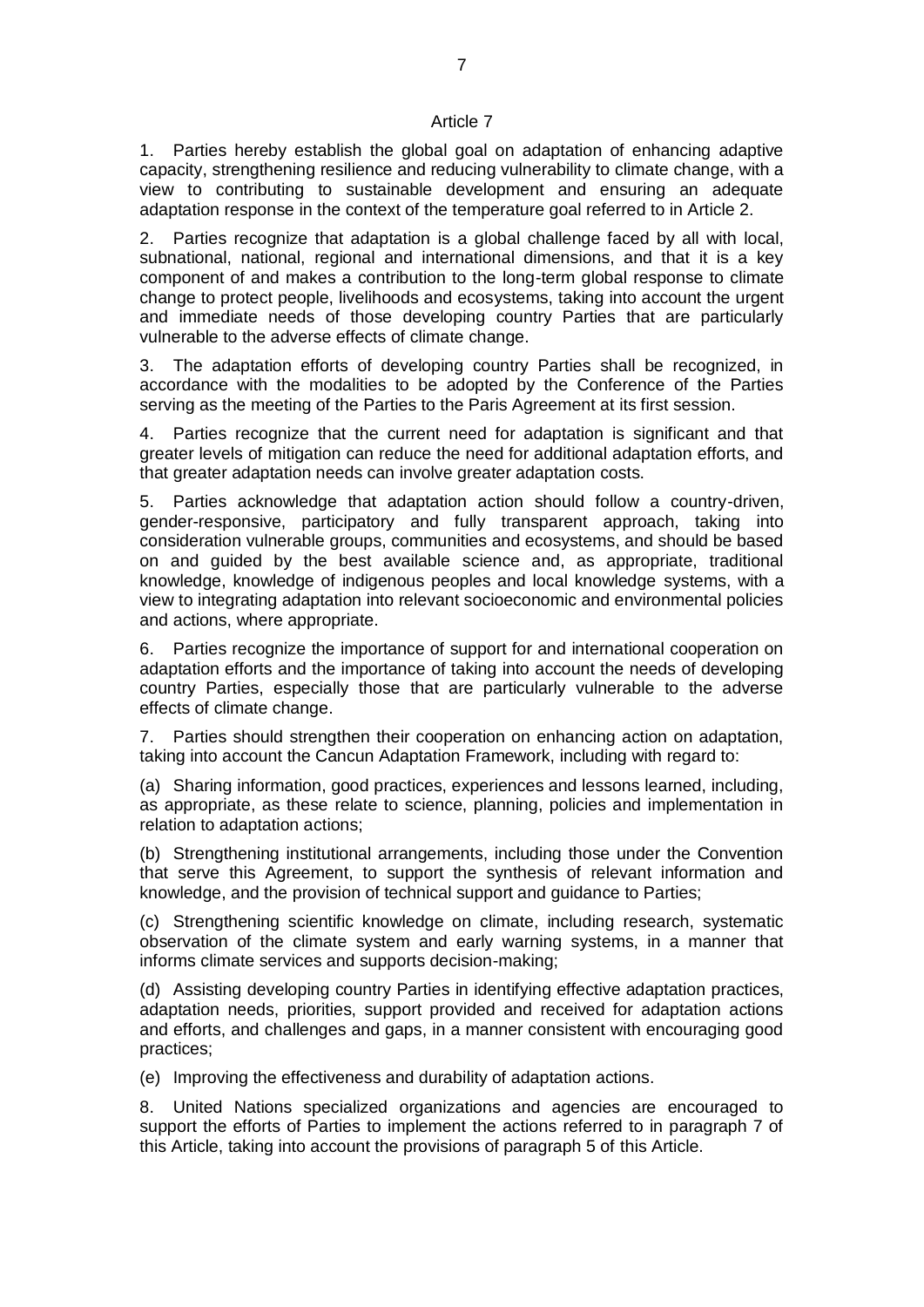9. Each Party shall, as appropriate, engage in adaptation planning processes and the implementation of actions, including the development or enhancement of relevant plans, policies and/or contributions, which may include:

(a) The implementation of adaptation actions, undertakings and/or efforts;

(b) The process to formulate and implement national adaptation plans;

(c) The assessment of climate change impacts and vulnerability, with a view to formulating nationally determined prioritized actions, taking into account vulnerable people, places and ecosystems;

(d) Monitoring and evaluating and learning from adaptation plans, policies, programmes and actions; and

(e) Building the resilience of socioeconomic and ecological systems, including through economic diversification and sustainable management of natural resources.

10. Each Party should, as appropriate, submit and update periodically an adaptation communication, which may include its priorities, implementation and support needs, plans and actions, without creating any additional burden for developing country Parties.

11. The adaptation communication referred to in paragraph 10 of this Article shall be, as appropriate, submitted and updated periodically, as a component of or in conjunction with other communications or documents, including a national adaptation plan, a nationally determined contribution as referred to in Article 4, paragraph 2, and/or a national communication.

12. The adaptation communications referred to in paragraph 10 of this Article shall be recorded in a public registry maintained by the secretariat.

13. Continuous and enhanced international support shall be provided to developing country Parties for the implementation of paragraphs 7, 9, 10 and 11 of this Article, in accordance with the provisions of Articles 9, 10 and 11.

14. The global stocktake referred to in Article 14 shall, inter alia:

(a) Recognize adaptation efforts of developing country Parties;

(b) Enhance the implementation of adaptation action taking into account the adaptation communication referred to in paragraph 10 of this Article;

(c) Review the adequacy and effectiveness of adaptation and support provided for adaptation; and

(d) Review the overall progress made in achieving the global goal on adaptation referred to in paragraph 1 of this Article.

#### Article 8

1. Parties recognize the importance of averting, minimizing and addressing loss and damage associated with the adverse effects of climate change, including extreme weather events and slow onset events, and the role of sustainable development in reducing the risk of loss and damage.

2. The Warsaw International Mechanism for Loss and Damage associated with Climate Change Impacts shall be subject to the authority and guidance of the Conference of the Parties serving as the meeting of the Parties to the Paris Agreement and may be enhanced and strengthened, as determined by the Conference of the Parties serving as the meeting of the Parties to the Paris Agreement.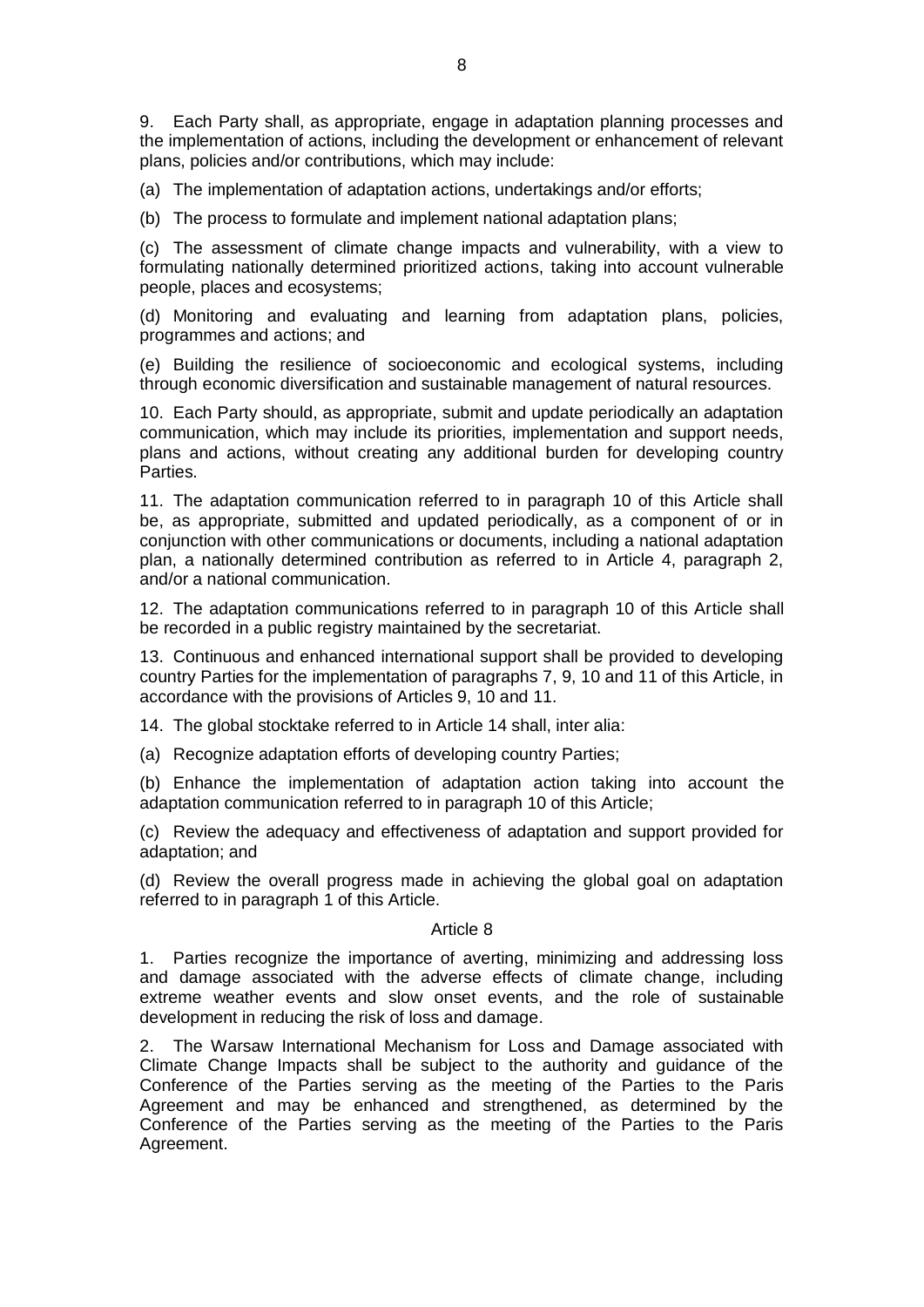3. Parties should enhance understanding, action and support, including through the Warsaw International Mechanism, as appropriate, on a cooperative and facilitative basis with respect to loss and damage associated with the adverse effects of climate change.

4. Accordingly, areas of cooperation and facilitation to enhance understanding, action and support may include:

- (a) Early warning systems;
- (b) Emergency preparedness;
- (c) Slow onset events;
- (d) Events that may involve irreversible and permanent loss and damage;
- (e) Comprehensive risk assessment and management;
- (f) Risk insurance facilities, climate risk pooling and other insurance solutions;
- (g) Non-economic losses;
- (h) Resilience of communities, livelihoods and ecosystems.

5. The Warsaw International Mechanism shall collaborate with existing bodies and expert groups under the Agreement, as well as relevant organizations and expert bodies outside the Agreement.

## Article 9

1. Developed country Parties shall provide financial resources to assist developing country Parties with respect to both mitigation and adaptation in continuation of their existing obligations under the Convention.

2. Other Parties are encouraged to provide or continue to provide such support voluntarily.

3. As part of a global effort, developed country Parties should continue to take the lead in mobilizing climate finance from a wide variety of sources, instruments and channels, noting the significant role of public funds, through a variety of actions, including supporting country-driven strategies, and taking into account the needs and priorities of developing country Parties. Such mobilization of climate finance should represent a progression beyond previous efforts.

4. The provision of scaled-up financial resources should aim to achieve a balance between adaptation and mitigation, taking into account country-driven strategies, and the priorities and needs of developing country Parties, especially those that are particularly vulnerable to the adverse effects of climate change and have significant capacity constraints, such as the least developed countries and small island developing States, considering the need for public and grant-based resources for adaptation.

5. Developed country Parties shall biennially communicate indicative quantitative and qualitative information related to paragraphs 1 and 3 of this Article, as applicable, including, as available, projected levels of public financial resources to be provided to developing country Parties. Other Parties providing resources are encouraged to communicate biennially such information on a voluntary basis.

6. The global stocktake referred to in Article 14 shall take into account the relevant information provided by developed country Parties and/or Agreement bodies on efforts related to climate finance.

7. Developed country Parties shall provide transparent and consistent information on support for developing country Parties provided and mobilized through public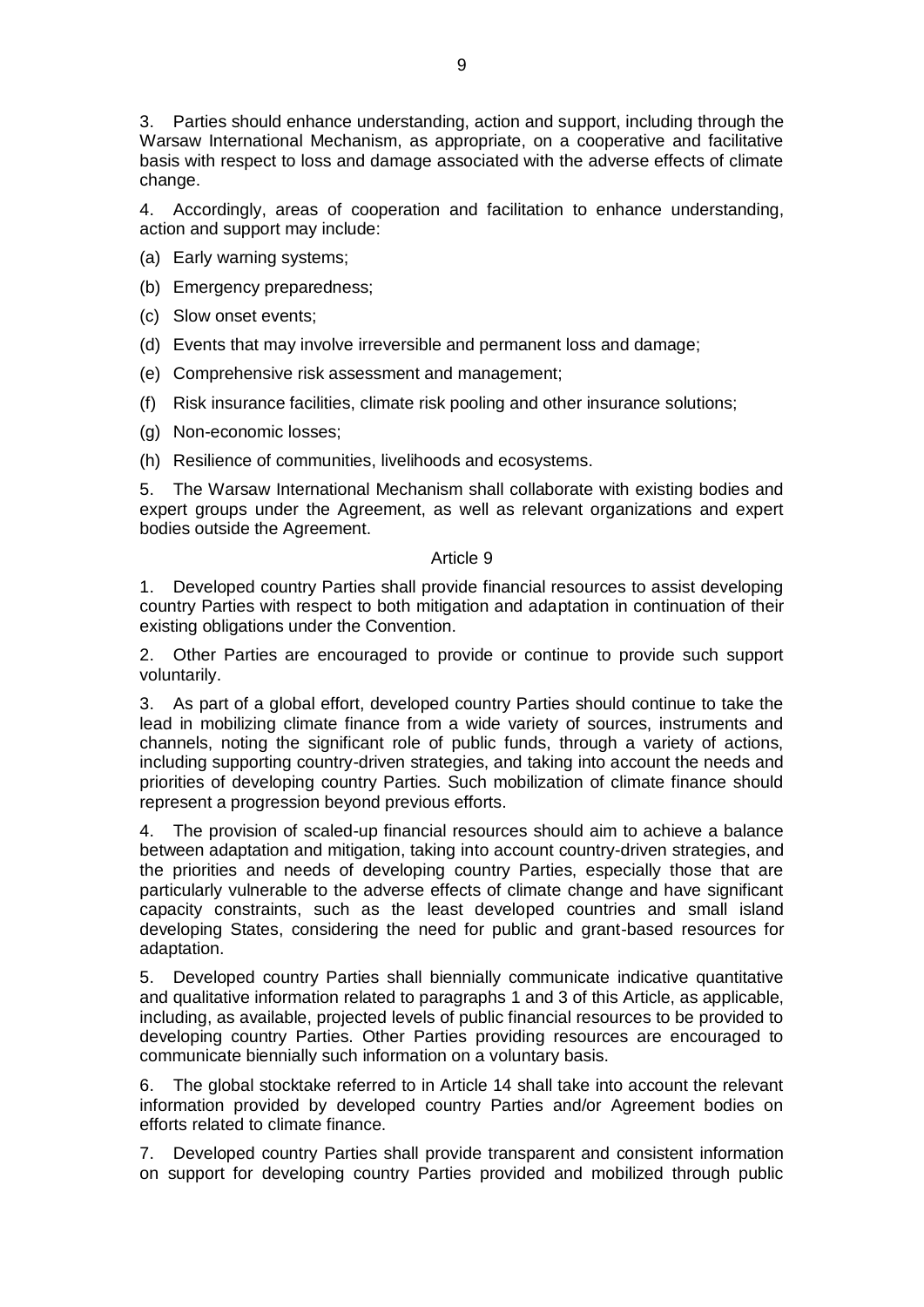interventions biennially in accordance with the modalities, procedures and guidelines to be adopted by the Conference of the Parties serving as the meeting of the Parties to the Paris Agreement, at its first session, as stipulated in Article 13, paragraph 13. Other Parties are encouraged to do so.

8. The Financial Mechanism of the Convention, including its operating entities, shall serve as the financial mechanism of this Agreement.

9. The institutions serving this Agreement, including the operating entities of the Financial Mechanism of the Convention, shall aim to ensure efficient access to financial resources through simplified approval procedures and enhanced readiness support for developing country Parties, in particular for the least developed countries and small island developing States, in the context of their national climate strategies and plans.

## Article 10

1. Parties share a long-term vision on the importance of fully realizing technology development and transfer in order to improve resilience to climate change and to reduce greenhouse gas emissions.

2. Parties, noting the importance of technology for the implementation of mitigation and adaptation actions under this Agreement and recognizing existing technology deployment and dissemination efforts, shall strengthen cooperative action on technology development and transfer.

3. The Technology Mechanism established under the Convention shall serve this Agreement.

4. A technology framework is hereby established to provide overarching guidance to the work of the Technology Mechanism in promoting and facilitating enhanced action on technology development and transfer in order to support the implementation of this Agreement, in pursuit of the long-term vision referred to in paragraph 1 of this Article.

5. Accelerating, encouraging and enabling innovation is critical for an effective, long-term global response to climate change and promoting economic growth and sustainable development. Such effort shall be, as appropriate, supported, including by the Technology Mechanism and, through financial means, by the Financial Mechanism of the Convention, for collaborative approaches to research and development, and facilitating access to technology, in particular for early stages of the technology cycle, to developing country Parties.

6. Support, including financial support, shall be provided to developing country Parties for the implementation of this Article, including for strengthening cooperative action on technology development and transfer at different stages of the technology cycle, with a view to achieving a balance between support for mitigation and adaptation. The global stocktake referred to in Article 14 shall take into account available information on efforts related to support on technology development and transfer for developing country Parties.

## Article 11

1. Capacity-building under this Agreement should enhance the capacity and ability of developing country Parties, in particular countries with the least capacity, such as the least developed countries, and those that are particularly vulnerable to the adverse effects of climate change, such as small island developing States, to take effective climate change action, including, inter alia, to implement adaptation and mitigation actions, and should facilitate technology development, dissemination and deployment, access to climate finance, relevant aspects of education, training and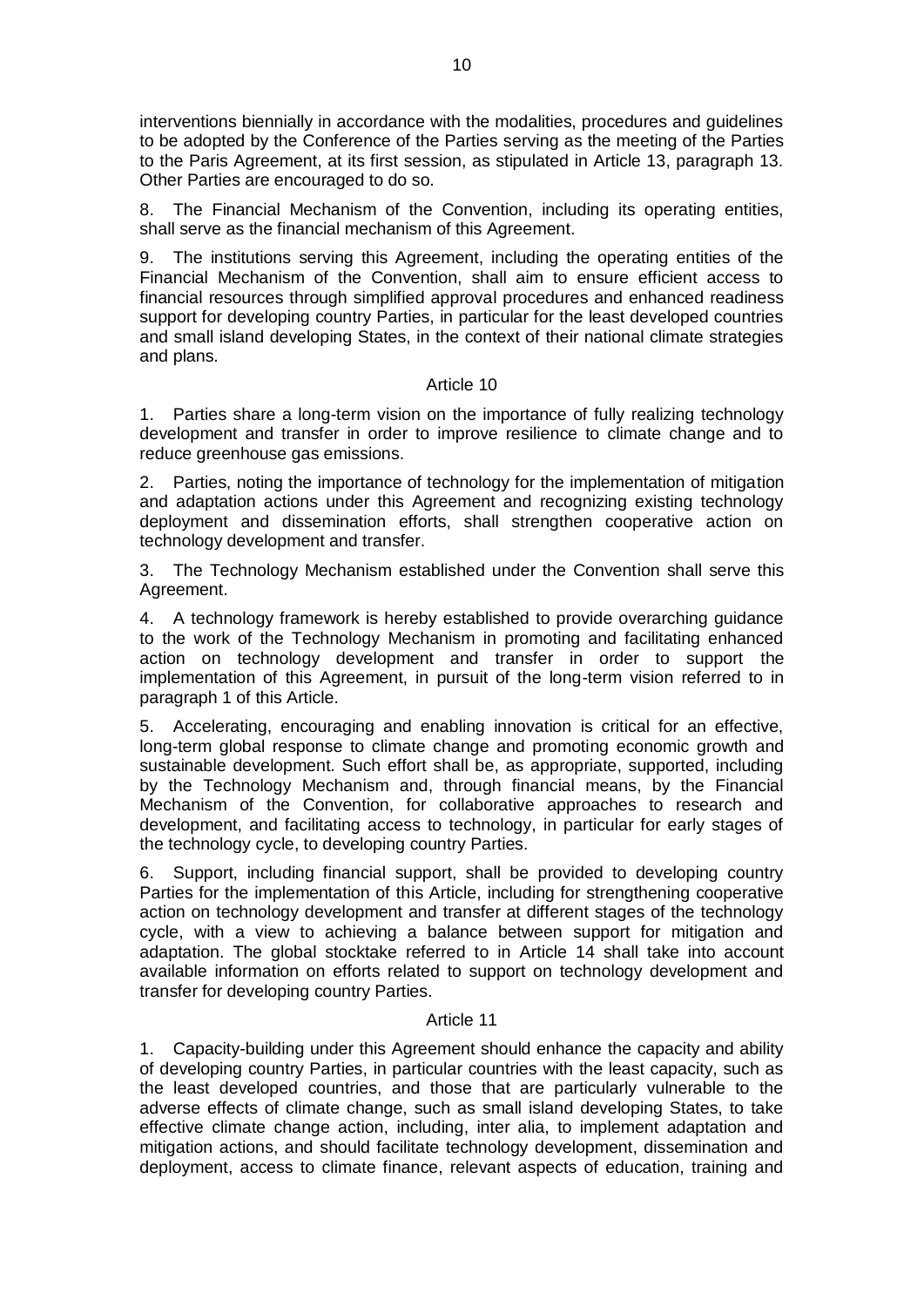public awareness, and the transparent, timely and accurate communication of information.

2. Capacity-building should be country-driven, based on and responsive to national needs, and foster country ownership of Parties, in particular, for developing country Parties, including at the national, subnational and local levels. Capacity-building should be guided by lessons learned, including those from capacity-building activities under the Convention, and should be an effective, iterative process that is participatory, cross-cutting and gender-responsive.

3. All Parties should cooperate to enhance the capacity of developing country Parties to implement this Agreement. Developed country Parties should enhance support for capacity-building actions in developing country Parties.

4. All Parties enhancing the capacity of developing country Parties to implement this Agreement, including through regional, bilateral and multilateral approaches, shall requiarly communicate on these actions or measures on capacity-building. Developing country Parties should regularly communicate progress made on implementing capacity-building plans, policies, actions or measures to implement this Agreement.

5. Capacity-building activities shall be enhanced through appropriate institutional arrangements to support the implementation of this Agreement, including the appropriate institutional arrangements established under the Convention that serve this Agreement. The Conference of the Parties serving as the meeting of the Parties to the Paris Agreement shall, at its first session, consider and adopt a decision on the initial institutional arrangements for capacity-building.

## Article 12

Parties shall cooperate in taking measures, as appropriate, to enhance climate change education, training, public awareness, public participation and public access to information, recognizing the importance of these steps with respect to enhancing actions under this Agreement.

## Article 13

1. In order to build mutual trust and confidence and to promote effective implementation, an enhanced transparency framework for action and support, with built-in flexibility which takes into account Parties' different capacities and builds upon collective experience is hereby established.

2. The transparency framework shall provide flexibility in the implementation of the provisions of this Article to those developing country Parties that need it in the light of their capacities. The modalities, procedures and guidelines referred to in paragraph 13 of this Article shall reflect such flexibility.

3. The transparency framework shall build on and enhance the transparency arrangements under the Convention, recognizing the special circumstances of the least developed countries and small island developing States, and be implemented in a facilitative, non-intrusive, non-punitive manner, respectful of national sovereignty, and avoid placing undue burden on Parties.

4. The transparency arrangements under the Convention, including national communications, biennial reports and biennial update reports, international assessment and review and international consultation and analysis, shall form part of the experience drawn upon for the development of the modalities, procedures and guidelines under paragraph 13 of this Article.

5. The purpose of the framework for transparency of action is to provide a clear understanding of climate change action in the light of the objective of the Convention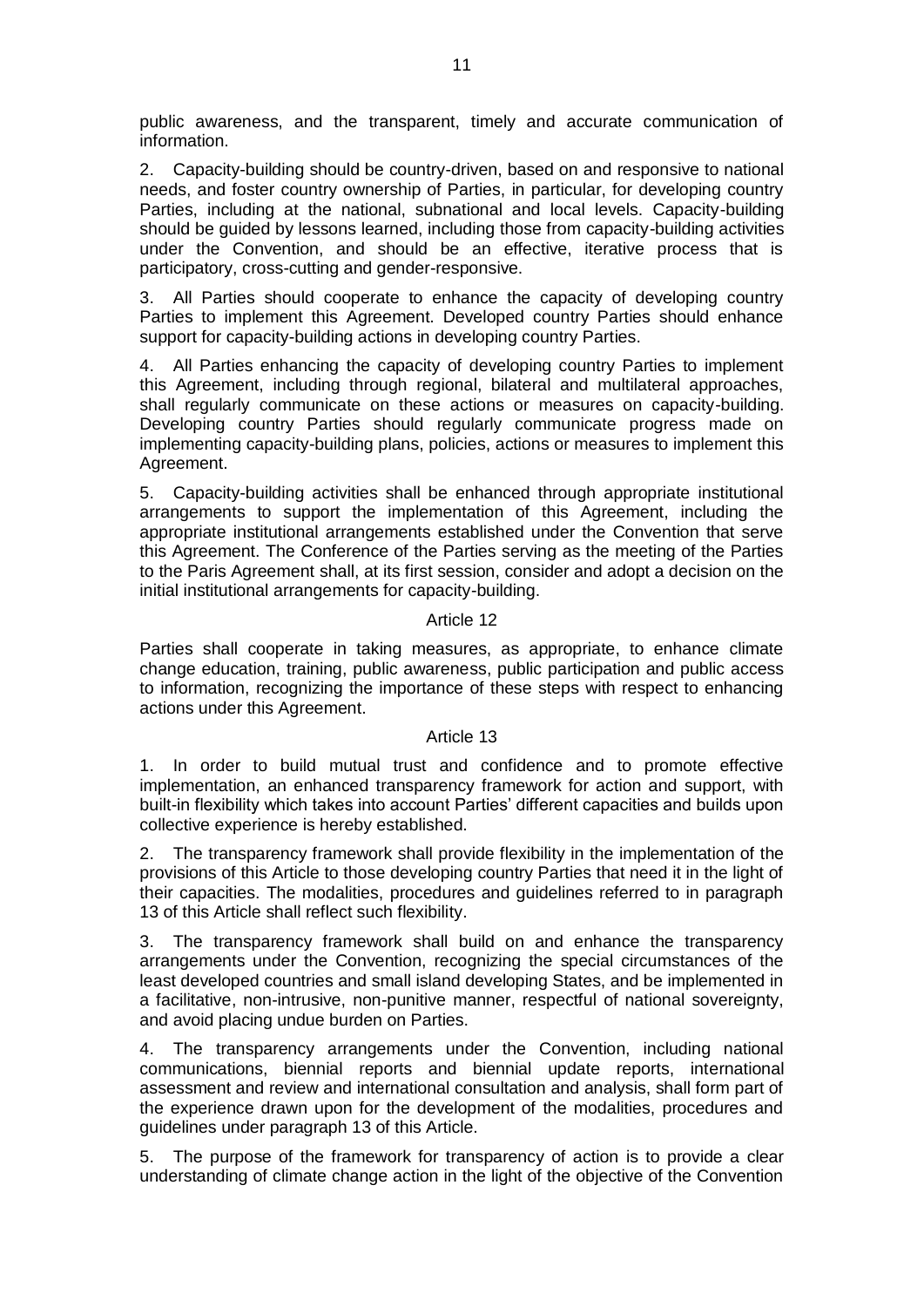as set out in its Article 2, including clarity and tracking of progress towards achieving Parties' individual nationally determined contributions under Article 4, and Parties' adaptation actions under Article 7, including good practices, priorities, needs and gaps, to inform the global stocktake under Article 14.

6. The purpose of the framework for transparency of support is to provide clarity on support provided and received by relevant individual Parties in the context of climate change actions under Articles 4, 7, 9, 10 and 11, and, to the extent possible, to provide a full overview of aggregate financial support provided, to inform the global stocktake under Article 14.

7. Each Party shall regularly provide the following information:

(a) A national inventory report of anthropogenic emissions by sources and removals by sinks of greenhouse gases, prepared using good practice methodologies accepted by the Intergovernmental Panel on Climate Change and agreed upon by the Conference of the Parties serving as the meeting of the Parties to the Paris Agreement;

(b) Information necessary to track progress made in implementing and achieving its nationally determined contribution under Article 4.

8. Each Party should also provide information related to climate change impacts and adaptation under Article 7, as appropriate.

9. Developed country Parties shall, and other Parties that provide support should, provide information on financial, technology transfer and capacity-building support provided to developing country Parties under Article 9, 10 and 11.

10. Developing country Parties should provide information on financial, technology transfer and capacity-building support needed and received under Articles 9, 10 and 11.

11. Information submitted by each Party under paragraphs 7 and 9 of this Article shall undergo a technical expert review, in accordance with decision 1/CP.21. For those developing country Parties that need it in the light of their capacities, the review process shall include assistance in identifying capacity-building needs. In addition, each Party shall participate in a facilitative, multilateral consideration of progress with respect to efforts under Article 9, and its respective implementation and achievement of its nationally determined contribution.

12. The technical expert review under this paragraph shall consist of a consideration of the Party's support provided, as relevant, and its implementation and achievement of its nationally determined contribution. The review shall also identify areas of improvement for the Party, and include a review of the consistency of the information with the modalities, procedures and guidelines referred to in paragraph 13 of this Article, taking into account the flexibility accorded to the Party under paragraph 2 of this Article. The review shall pay particular attention to the respective national capabilities and circumstances of developing country Parties.

13. The Conference of the Parties serving as the meeting of the Parties to the Paris Agreement shall, at its first session, building on experience from the arrangements related to transparency under the Convention, and elaborating on the provisions in this Article, adopt common modalities, procedures and guidelines, as appropriate, for the transparency of action and support.

14. Support shall be provided to developing countries for the implementation of this Article.

15. Support shall also be provided for the building of transparency-related capacity of developing country Parties on a continuous basis.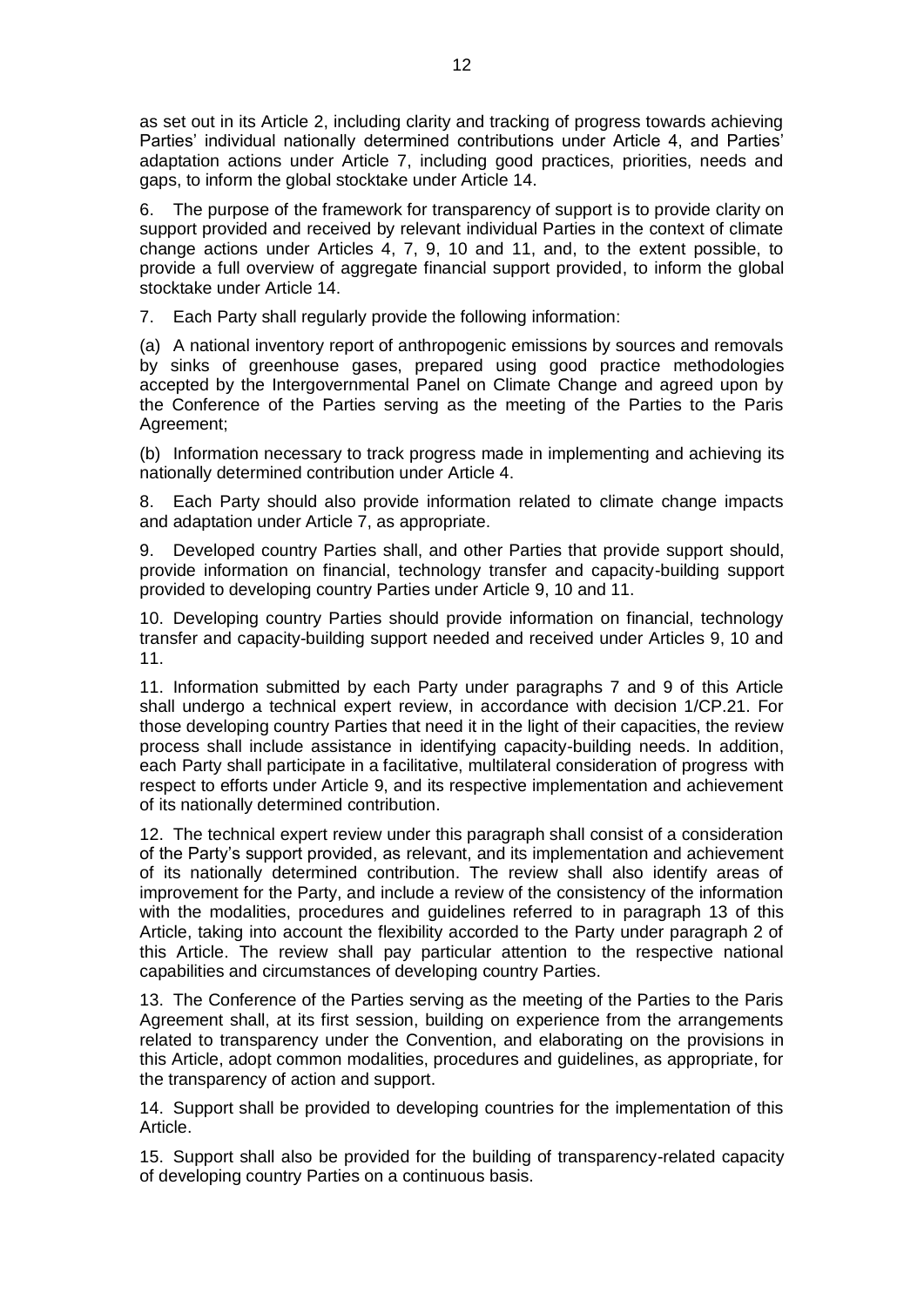#### Article 14

1. The Conference of the Parties serving as the meeting of the Parties to the Paris Agreement shall periodically take stock of the implementation of this Agreement to assess the collective progress towards achieving the purpose of this Agreement and its long-term goals (referred to as the "global stocktake"). It shall do so in a comprehensive and facilitative manner, considering mitigation, adaptation and the means of implementation and support, and in the light of equity and the best available science.

2. The Conference of the Parties serving as the meeting of the Parties to the Paris Agreement shall undertake its first global stocktake in 2023 and every five years thereafter unless otherwise decided by the Conference of the Parties serving as the meeting of the Parties to the Paris Agreement.

3. The outcome of the global stocktake shall inform Parties in updating and enhancing, in a nationally determined manner, their actions and support in accordance with the relevant provisions of this Agreement, as well as in enhancing international cooperation for climate action.

## Article 15

1. A mechanism to facilitate implementation of and promote compliance with the provisions of this Agreement is hereby established.

2. The mechanism referred to in paragraph 1 of this Article shall consist of a committee that shall be expert-based and facilitative in nature and function in a manner that is transparent, non-adversarial and non-punitive. The committee shall pay particular attention to the respective national capabilities and circumstances of Parties.

3. The committee shall operate under the modalities and procedures adopted by the Conference of the Parties serving as the meeting of the Parties to the Paris Agreement at its first session and report annually to the Conference of the Parties serving as the meeting of the Parties to the Paris Agreement.

## Article 16

1. The Conference of the Parties, the supreme body of the Convention, shall serve as the meeting of the Parties to this Agreement.

2. Parties to the Convention that are not Parties to this Agreement may participate as observers in the proceedings of any session of the Conference of the Parties serving as the meeting of the Parties to this Agreement. When the Conference of the Parties serves as the meeting of the Parties to this Agreement, decisions under this Agreement shall be taken only by those that are Parties to this Agreement.

3. When the Conference of the Parties serves as the meeting of the Parties to this Agreement, any member of the Bureau of the Conference of the Parties representing a Party to the Convention but, at that time, not a Party to this Agreement, shall be replaced by an additional member to be elected by and from amongst the Parties to this Agreement.

4. The Conference of the Parties serving as the meeting of the Parties to the Paris Agreement shall keep under regular review the implementation of this Agreement and shall make, within its mandate, the decisions necessary to promote its effective implementation. It shall perform the functions assigned to it by this Agreement and shall:

(a) Establish such subsidiary bodies as deemed necessary for the implementation of this Agreement; and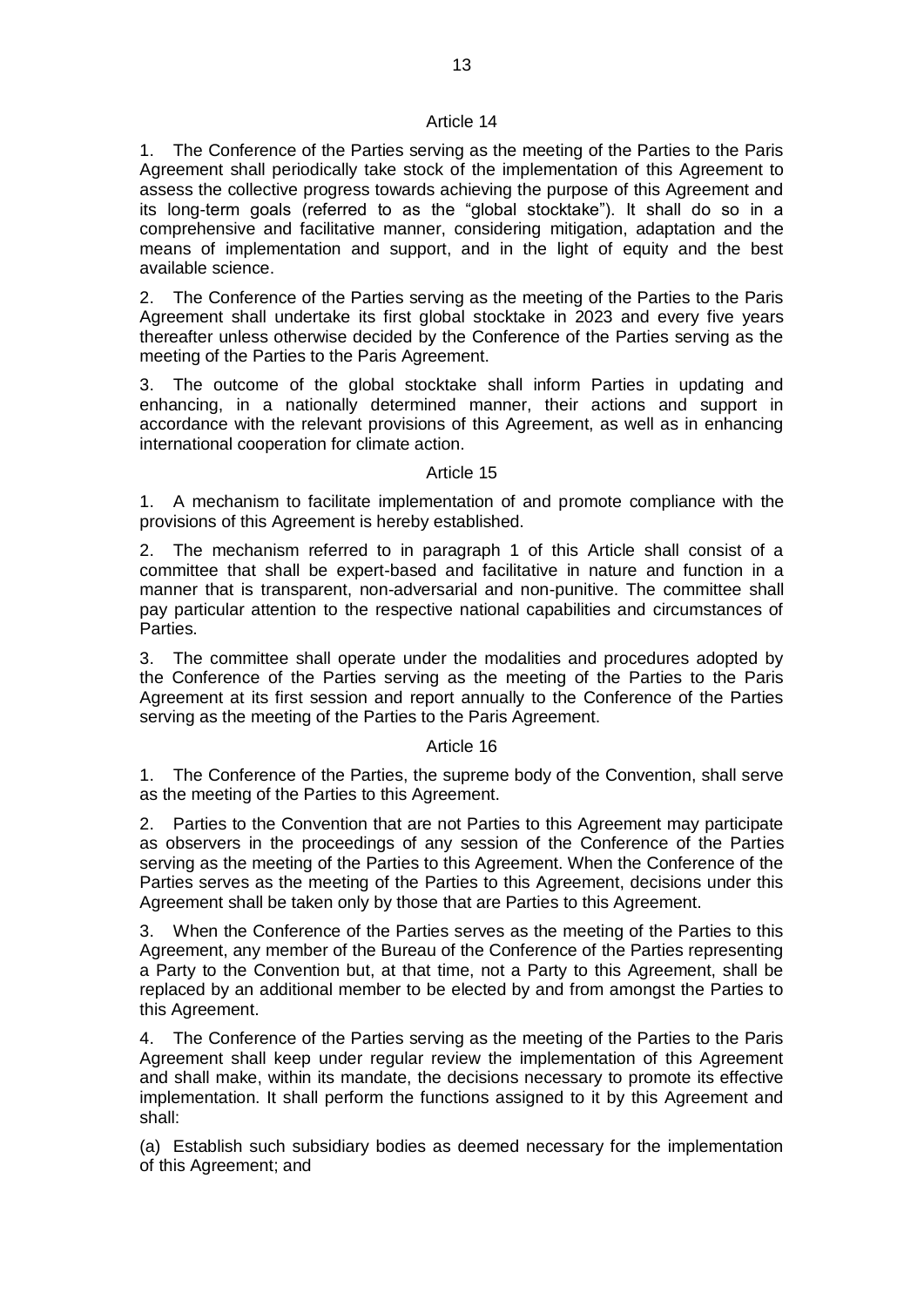(b) Exercise such other functions as may be required for the implementation of this Agreement.

5. The rules of procedure of the Conference of the Parties and the financial procedures applied under the Convention shall be applied mutatis mutandis under this Agreement, except as may be otherwise decided by consensus by the Conference of the Parties serving as the meeting of the Parties to the Paris Agreement.

6. The first session of the Conference of the Parties serving as the meeting of the Parties to the Paris Agreement shall be convened by the secretariat in conjunction with the first session of the Conference of the Parties that is scheduled after the date of entry into force of this Agreement. Subsequent ordinary sessions of the Conference of the Parties serving as the meeting of the Parties to the Paris Agreement shall be held in conjunction with ordinary sessions of the Conference of the Parties, unless otherwise decided by the Conference of the Parties serving as the meeting of the Parties to the Paris Agreement.

7. Extraordinary sessions of the Conference of the Parties serving as the meeting of the Parties to the Paris Agreement shall be held at such other times as may be deemed necessary by the Conference of the Parties serving as the meeting of the Parties to the Paris Agreement or at the written request of any Party, provided that, within six months of the request being communicated to the Parties by the secretariat, it is supported by at least one third of the Parties.

8. The United Nations and its specialized agencies and the International Atomic Energy Agency, as well as any State member thereof or observers thereto not party to the Convention, may be represented at sessions of the Conference of the Parties serving as the meeting of the Parties to the Paris Agreement as observers. Any body or agency, whether national or international, governmental or non-governmental, which is qualified in matters covered by this Agreement and which has informed the secretariat of its wish to be represented at a session of the Conference of the Parties serving as the meeting of the Parties to the Paris Agreement as an observer, may be so admitted unless at least one third of the Parties present object. The admission and participation of observers shall be subject to the rules of procedure referred to in paragraph 5 of this Article.

## Article 17

1. The secretariat established by Article 8 of the Convention shall serve as the secretariat of this Agreement.

2. Article 8, paragraph 2, of the Convention on the functions of the secretariat, and Article 8, paragraph 3, of the Convention, on the arrangements made for the functioning of the secretariat, shall apply mutatis mutandis to this Agreement. The secretariat shall, in addition, exercise the functions assigned to it under this Agreement and by the Conference of the Parties serving as the meeting of the Parties to the Paris Agreement.

## Article 18

1. The Subsidiary Body for Scientific and Technological Advice and the Subsidiary Body for Implementation established by Articles 9 and 10 of the Convention shall serve, respectively, as the Subsidiary Body for Scientific and Technological Advice and the Subsidiary Body for Implementation of this Agreement. The provisions of the Convention relating to the functioning of these two bodies shall apply mutatis mutandis to this Agreement. Sessions of the meetings of the Subsidiary Body for Scientific and Technological Advice and the Subsidiary Body for Implementation of this Agreement shall be held in conjunction with the meetings of, respectively, the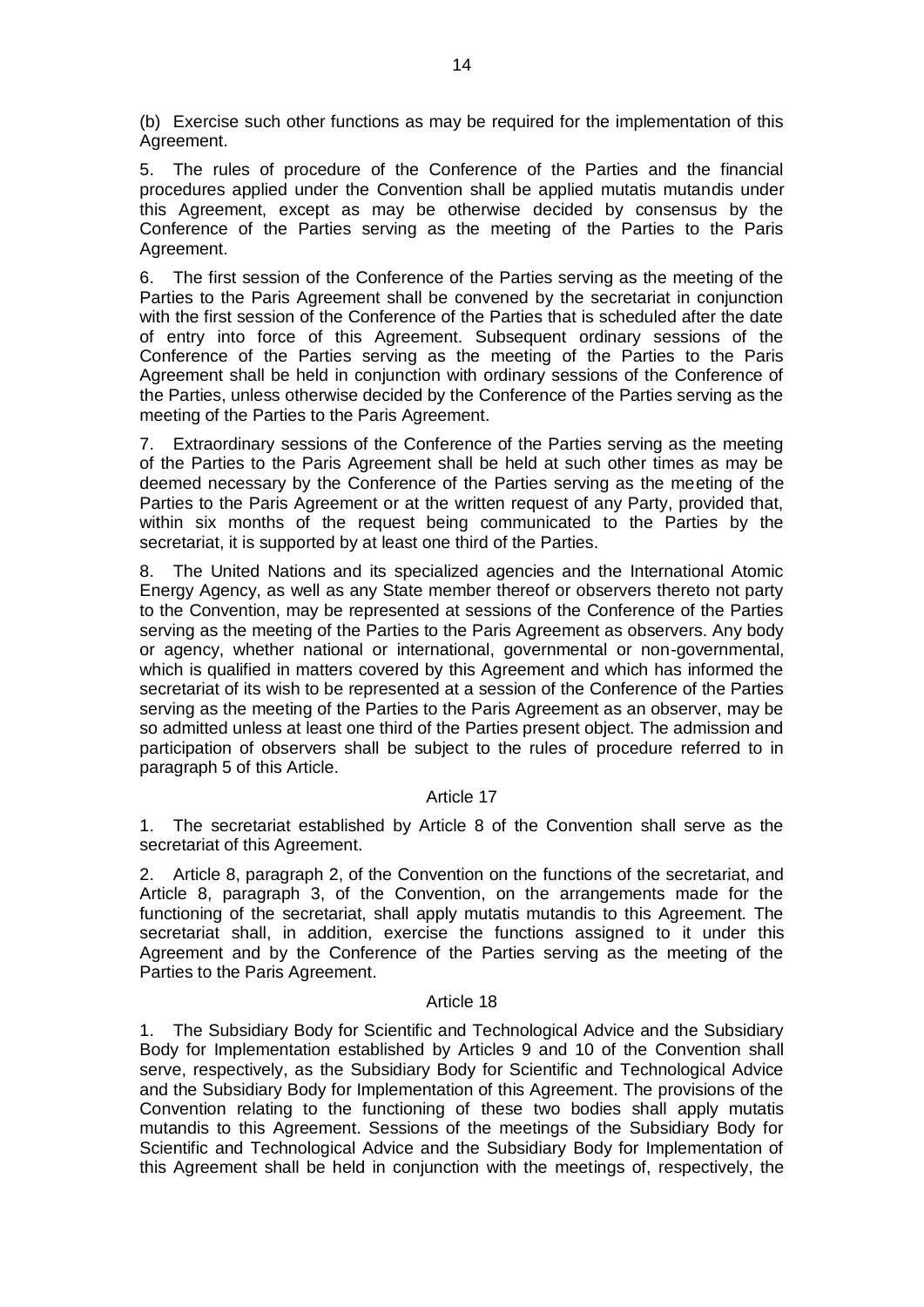Subsidiary Body for Scientific and Technological Advice and the Subsidiary Body for Implementation of the Convention.

2. Parties to the Convention that are not Parties to this Agreement may participate as observers in the proceedings of any session of the subsidiary bodies. When the subsidiary bodies serve as the subsidiary bodies of this Agreement, decisions under this Agreement shall be taken only by those that are Parties to this Agreement.

3. When the subsidiary bodies established by Articles 9 and 10 of the Convention exercise their functions with regard to matters concerning this Agreement, any member of the bureaux of those subsidiary bodies representing a Party to the Convention but, at that time, not a Party to this Agreement, shall be replaced by an additional member to be elected by and from amongst the Parties to this Agreement.

## Article 19

1. Subsidiary bodies or other institutional arrangements established by or under the Convention, other than those referred to in this Agreement, shall serve this Agreement upon a decision of the Conference of the Parties serving as the meeting of the Parties to the Paris Agreement. The Conference of the Parties serving as the meeting of the Parties to the Paris Agreement shall specify the functions to be exercised by such subsidiary bodies or arrangements.

2. The Conference of the Parties serving as the meeting of the Parties to the Paris Agreement may provide further guidance to such subsidiary bodies and institutional arrangements.

## Article 20

1. This Agreement shall be open for signature and subject to ratification, acceptance or approval by States and regional economic integration organizations that are Parties to the Convention. It shall be open for signature at the United Nations Headquarters in New York from 22 April 2016 to 21 April 2017. Thereafter, this Agreement shall be open for accession from the day following the date on which it is closed for signature. Instruments of ratification, acceptance, approval or accession shall be deposited with the Depositary.

2. Any regional economic integration organization that becomes a Party to this Agreement without any of its member States being a Party shall be bound by all the obligations under this Agreement. In the case of regional economic integration organizations with one or more member States that are Parties to this Agreement, the organization and its member States shall decide on their respective responsibilities for the performance of their obligations under this Agreement. In such cases, the organization and the member States shall not be entitled to exercise rights under this Agreement concurrently.

3. In their instruments of ratification, acceptance, approval or accession, regional economic integration organizations shall declare the extent of their competence with respect to the matters governed by this Agreement. These organizations shall also inform the Depositary, who shall in turn inform the Parties, of any substantial modification in the extent of their competence.

## Article 21

1. This Agreement shall enter into force on the thirtieth day after the date on which at least 55 Parties to the Convention accounting in total for at least an estimated 55 percent of the total global greenhouse gas emissions have deposited their instruments of ratification, acceptance, approval or accession.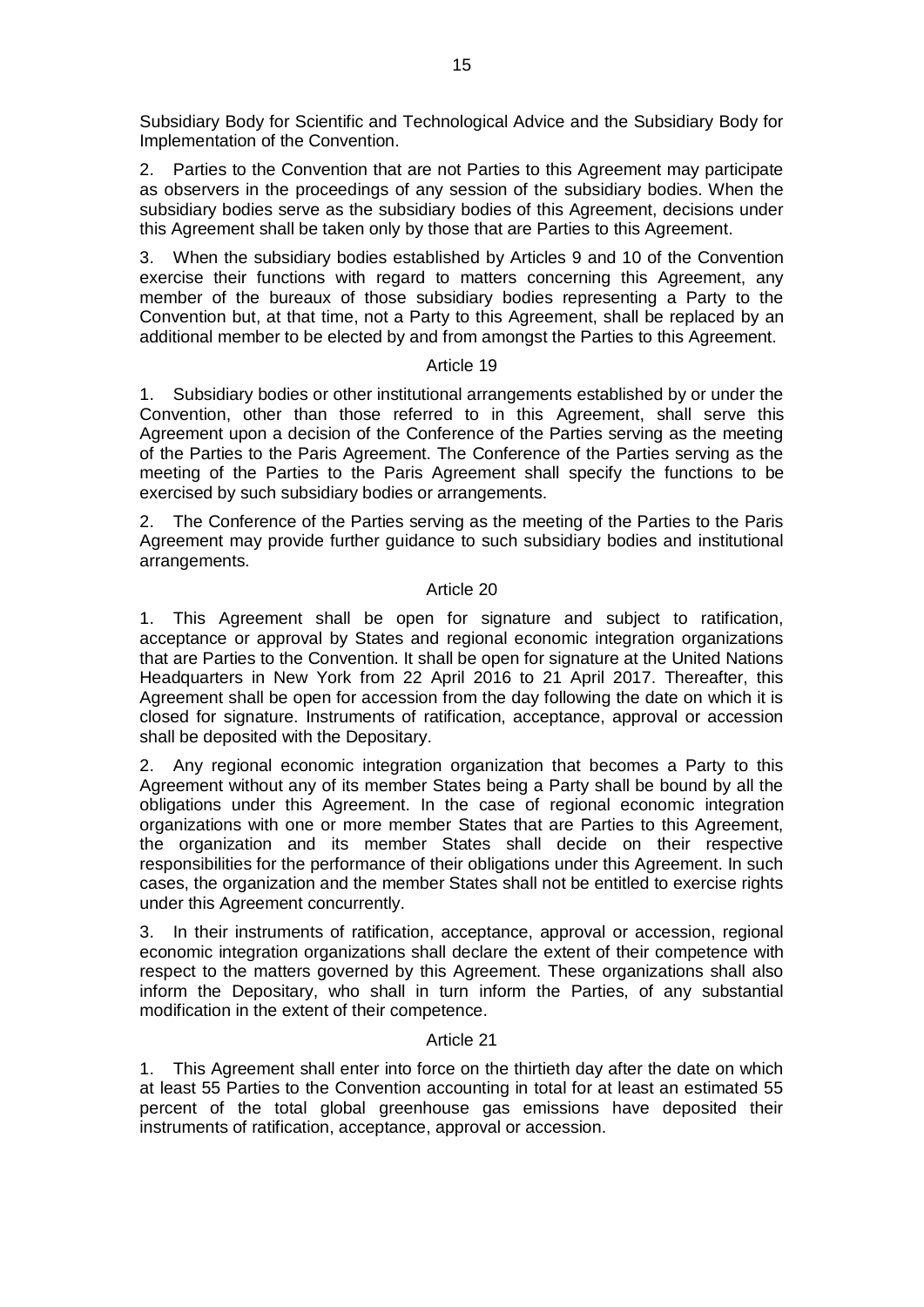2. Solely for the limited purpose of paragraph 1 of this Article, "total global greenhouse gas emissions" means the most up-to-date amount communicated on or before the date of adoption of this Agreement by the Parties to the Convention.

3. For each State or regional economic integration organization that ratifies, accepts or approves this Agreement or accedes thereto after the conditions set out in paragraph 1 of this Article for entry into force have been fulfilled, this Agreement shall enter into force on the thirtieth day after the date of deposit by such State or regional economic integration organization of its instrument of ratification, acceptance, approval or accession.

4. For the purposes of paragraph 1 of this Article, any instrument deposited by a regional economic integration organization shall not be counted as additional to those deposited by its member States.

## Article 22

The provisions of Article 15 of the Convention on the adoption of amendments to the Convention shall apply mutatis mutandis to this Agreement.

## Article 23

1. The provisions of Article 16 of the Convention on the adoption and amendment of annexes to the Convention shall apply mutatis mutandis to this Agreement.

2. Annexes to this Agreement shall form an integral part thereof and, unless otherwise expressly provided for, a reference to this Agreement constitutes at the same time a reference to any annexes thereto. Such annexes shall be restricted to lists, forms and any other material of a descriptive nature that is of a scientific, technical, procedural or administrative character.

## Article 24

The provisions of Article 14 of the Convention on settlement of disputes shall apply mutatis mutandis to this Agreement.

## Article 25

1. Each Party shall have one vote, except as provided for paragraph 2 of this Article.

2. Regional economic integration organizations, in matters within their competence, shall exercise their right to vote with a number of votes equal to the number of their member States that are Parties to this Agreement. Such an organization shall not exercise its right to vote if any of its member States exercises its right, and vice versa.

## Article 26

The Secretary-General of the United Nations shall be the Depositary of this Agreement.

## Article 27

No reservations may be made to this Agreement.

## Article 28

1. At any time after three years from the date on which this Agreement has entered into force for a Party, that Party may withdraw from this Agreement by giving written notification to the Depositary.

2. Any such withdrawal shall take effect upon expiry of one year from the date of receipt by the Depositary of the notification of withdrawal, or on such later date as may be specified in the notification of withdrawal.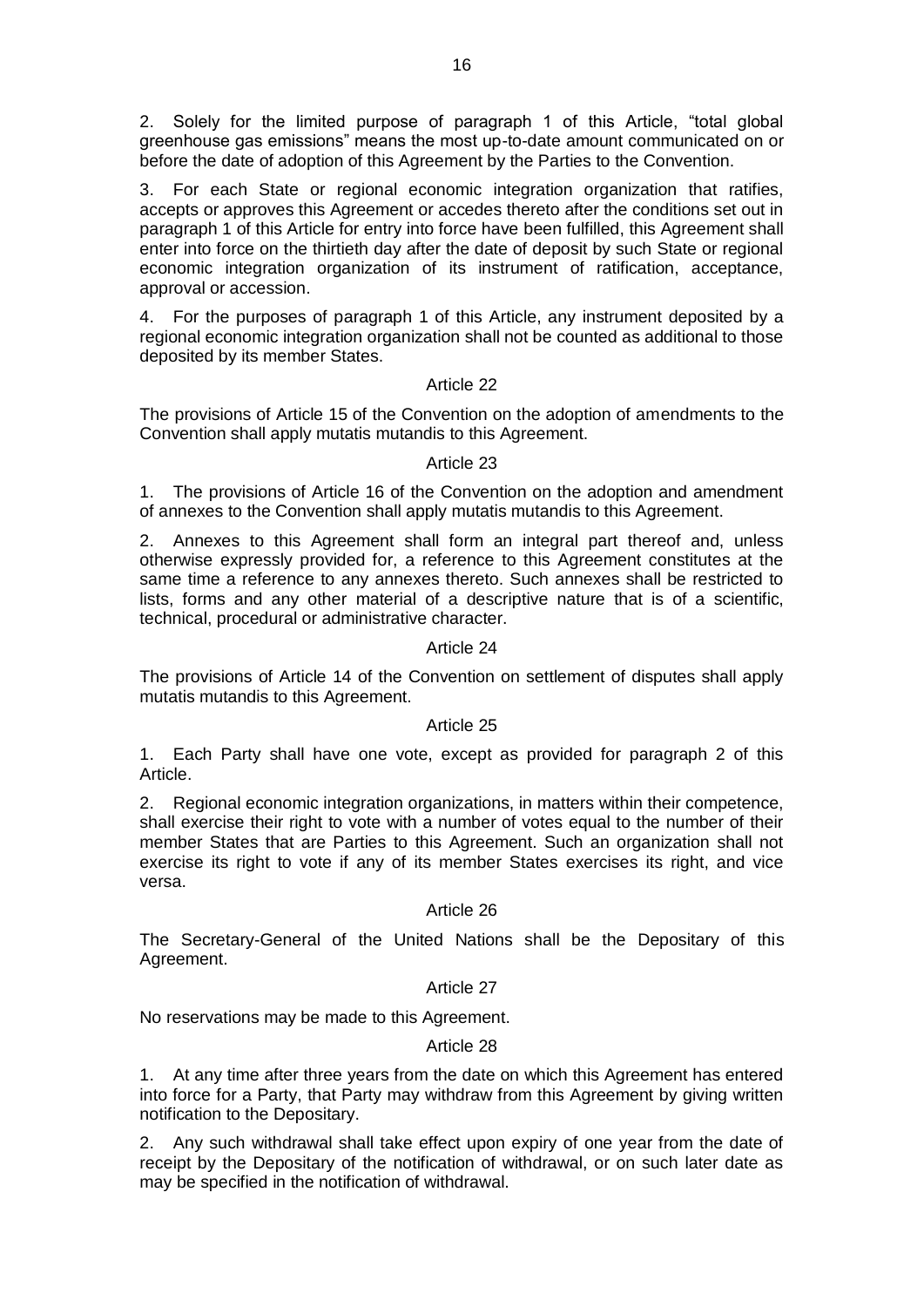3. Any Party that withdraws from the Convention shall be considered as also having withdrawn from this Agreement.

#### Article 29

The original of this Agreement, of which the Arabic, Chinese, English, French, Russian and Spanish texts are equally authentic, shall be deposited with the Secretary-General of the United Nations.

DONE at Paris this twelfth day of December two thousand and fifteen.

IN WITNESS WHEREOF, the undersigned, being duly authorized to that effect, have signed this Agreement.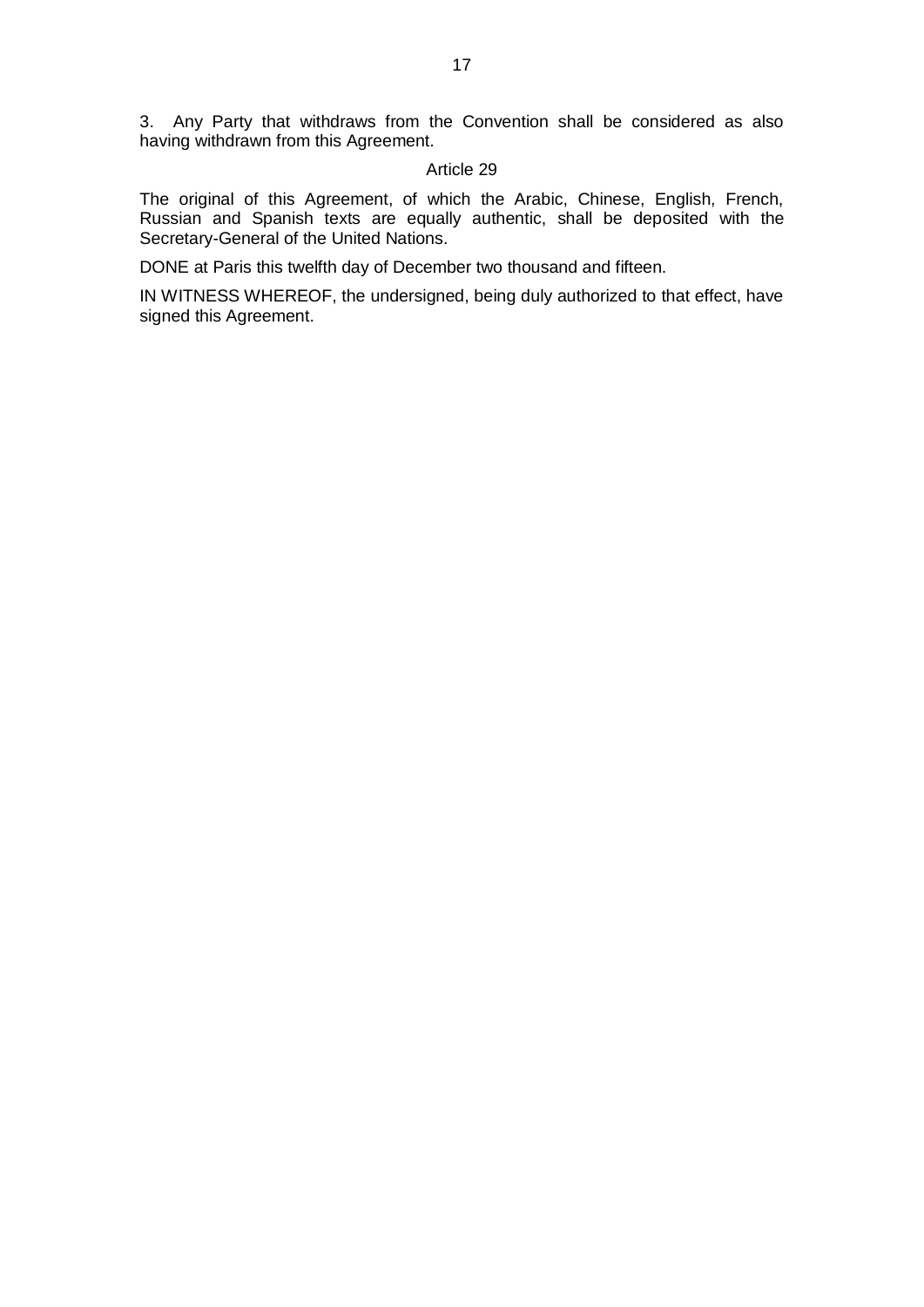## СПОРАЗУМ ИЗ ПАРИЗА

Стране у овом споразуму,

Као Стране Оквирне конвенције Уједињених нација о промени климе, у даљем тексту "Конвенција",

У складу са Платформом из Дурбана за ефикасне акције која је установљена одлуком 1/СР.17 Конференције страна Конвенције на њеном седамнаестом заседању,

*Ради спровођења* циља Конвенције, руководећи се њеним принципима, укључујући принцип једнакости и заједничке али диференциране одговорности и одговарајућих могућности, поштујући различите националне околности,

*Увиђајући* потребу за делотворним и напредним одговором на непосредну претњу климатских промена заснованoм на најбољим доступним научним сазнањима,

*Такође увиђајући* и специфичне потребе и посебне околности Страна које су земље у развоју, нарочито оних које су посебно осетљиве на негативне последице промене климе, као што је утврђено Конвенцијом,

*Узимајући* у потпуности у обзир специфичне потребе и посебну ситуацију најмање развијених земаља у погледу финансирања и трансфера технологија,

*Увиђајући* да Стране могу бити погођене не само променама климе, већ и утицајима предузетих мера као одговор на њих,

*Наглашавајући* суштинску везу између акција против климатских промена, одговора и утицаја са приступом одрживом развоју и искорењивањем сиромаштва,

*Увиђајући* као кључни приоритет заштиту безбедности хране и искорењивање глади и посебно осетљивост система за производњу хране на негативне утицаје промене климе,

*Узимајући у обзир* императиве праведне транзиције радне снаге и креирање достојанственог рада и квалитетних послова у складу са национално дефинисаним приоритетима развоја,

*Увиђајући* да су климатске промене заједничка брига човечанства, Стране треба да, приликом предузимања акција за решавање проблема промена климе, поштују и промовишу људска права, право на здравље, права аутохтоних народа, локалних заједница, миграната, деце, особа са инвалидитетом и угрожених људи, као и право на развој, родну равноправност, оснаживање жена и међугенерацијску једнакост,

*Увиђајући* значај очувања и по потреби, унапређења, понора и резервоара гасова са ефектом стаклене баште утврђених у Конвенцији,

*Примајући* к знању значај обезбеђивања интегритета свих екосистема, укључујући океане, као и заштите биодиверзитета, препознатог у неким културама као Мајка Земља, и примајући к знању значај који за неке има концепт "климатске правде" приликом предузимања акција на решавању проблема климатских промена,

*Потврђујући* значај образовања, обуке, јавне свести, учешћа јавности, јавног приступа информацијама и сарадње на свим нивоима за питања укључена у овом Споразуму,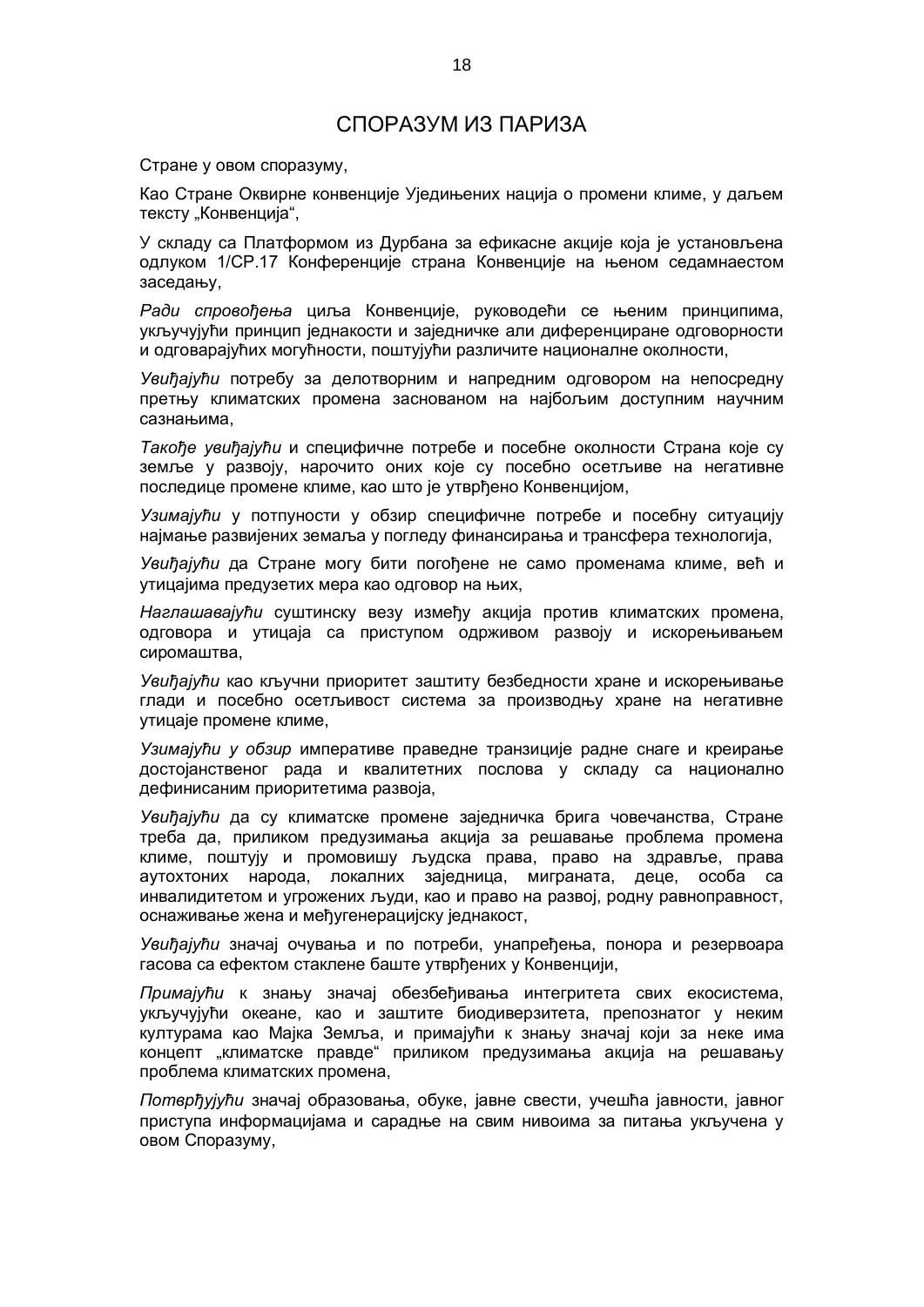*Увиђајући* значај ангажовања свих нивоа власти и различитих актера, у складу са релевантним националним законодавством Страна, у борби против климатских промена,

*Такође увиђајући* да одрживи начини живота и одрживи начини потрошње и производње, пре свега у Странама Конвенције које су развијене земље, играју важну улогу у борби против климатских промена,

Споразумеле су се о следећем:

Члан 1.

За сврхе овог Споразума, важе дефиниције садржане у члану 1. Конвенције. Осим тога:

1. "Конвенција" означава Оквирну конвенцију Уједињених нација о промени климе, усвојену у Њујорку 9. маја 1992. године.

2. "Конференција страна" означава Конференцију страна у Конвенцији.

3. "Страна" означава страну у овом споразуму.

Члан 2.

1. Овај споразум, како би се унапредило спровођење Конвенције и постизање њеног циља, настоји да оснажи глобални одговор на претње изазване климатским променама, уважавајући одрживи развој и напоре на искорењавању сиромаштва, укључујући:

(а) Ограничење раста просечне глобалне температуре значајно испод 2°С у односу на прединдустријски ниво и наставак напора да се ограничи раст температуре до 1,5 °С у односу на прединдустријски ниво, увиђајући да би то значајно смањило ризике и утицаје климатских промена;

(б) Повећање способности прилагођавања на негативне утицаје и јачање отпорности на климатске промене и развој праћен ниским емисијама гасова са ефектом стаклене баште, на начин који не угрожава производњу хране;

(в) Усклађивање финансијских токова са потребама развоја праћеног ниским емисијама гасова са ефектом стаклене баште и ојачаном отпорности на климатске промене.

2. Овај Споразум ће се спроводити тако да одражава једнакост и принцип заједничке али диференциране одговорности и одговарајућих могућности, уважавајући појединачне националне околности.

## Члан 3.

Као национално одређене доприносе глобалном одговору на промене климе, све Стране се позивају да уложе амбициозне напоре и о истима извештавају, како је дефинисано у чл. 4, 7, 9, 10, 11. и 13, а зарад остваривања циљева овог Споразума утврђених у члану 2. Напори свих Страна представљаће напредак током времена, увиђајући потребу пружања подршке Странама које су земље у развоју у циљу ефикасног спровођења овог Споразума.

## Члан 4.

1. Како би се постигли дугорочни циљеви ограничења раста температуре утврђени у члану 2, Стране настоје да достигну глобални максимум емисија гасова са ефектом стаклене баште што је пре могуће, узимајући у обзир да ће за достизање тог максимума Странама које су земље у развоју бити потребно више времена, те да потом убрзају смањење емисија у складу са најбољим доступним научним сазнањима, а како би се у другој половини овог века постигао баланс између антропогених емисија гасова са ефектом стаклене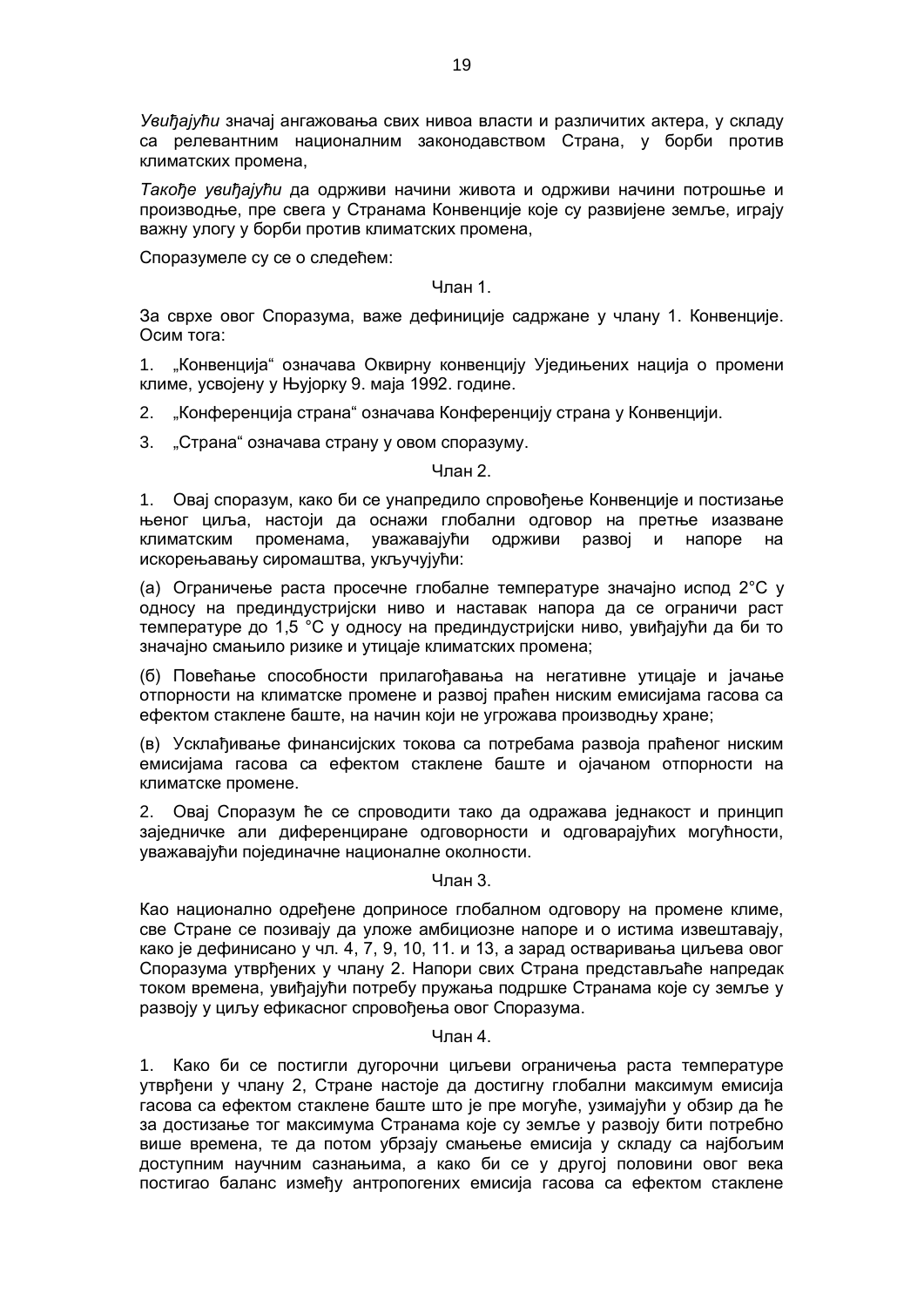баште из извора и количина одстрањених путем понора, и то на основу једнакости и у контексту одрживог развоја и напора да се искорени сиромаштво.

2. Свака Страна ће припремити, објавити и испуњавати све наредне национално утврђене доприносе које намерава да оствари. Стране ће предузимати домаће мере на ублажавању како би оствариле циљеве тих доприноса.

3. Сваки наредни национално утврђен допринос Стране представљаће напредак у односу на до тада актуелан и одражаваће њену највећу могућу амбицију, као и њену заједничку али диференцирану одговорност и одговарајуће могућности уважавајући различите националне околности.

4. Стране, развијене земље, треба да наставе да буду лидери предузимањем циљева апсолутног смањења емисија на нивоу целе привреде. Стране, земље у развоју, треба да наставе са повећањем напора на ублажавању и охрабрују се да временом постепено достижу смањење или ограничење емисија на нивоу целе привреде, у складу са својим различитим националним околностима.

5. Странама земљама у развоју пружиће се подршка за спровођење овог члана, у складу са чл. 9, 10. и 11, узимајући у обзир да ће већа подршка Странама земљама у развоју омогућити амбициозније акције.

6. Најмање развијене земље и мале острвске земље у развоју могу да припреме и доставе стратегије, планове и акције развоја праћеног ниским емисијама гасова са ефектом стаклене баште који одражавају њихове посебне околности.

7. Пропратне користи за ублажавање које проистичу из мера прилагођавања на измењене климатске услове и/или планова привредне диверсификације могу да допринесу резултатима ублажавања у складу са овим чланом.

8. Приликом извештавања о својим национално утврђеним доприносима, све Стране ће пружати информације неопходне за јасност, транспарентност и разумевање у складу са одлуком 1/СР.21 и свим релевантним одлукама Конференције страна која истовремено служи и као састанак држава потписница Споразума из Париза.

9. Свака Страна ће достављати национално утврђене доприносе на сваких пет година у складу са одлуком 1/СР.21 и свим релевантним одлукама Конференције страна која истовремено служи и као састанак држава потписница Споразума из Париза, и биће информисана о резултатима глобалног разматрања из члана 14.

10. Конференција страна која истовремено служи и као састанак држава потписница Споразума из Париза ће на свом првом заседању размотрити заједничке временске оквире за национално утврђене доприносе.

11. Страна може, у сваком тренутку, изменити свој постојећи национално утврђен допринос тако да повећа ниво амбициозности, у складу са смерницама које је усвојила Конференција страна која истовремено служи и као састанак држава потписница Споразума из Париза.

12. Национално утврђени доприноси које Стране достављају биће бележени у јавни регистар који одржава Секретаријат.

13. Стране ће прорачунавати своје национално утврђене доприносе. Приликом прорачуна антропогених емисија и количина уклоњених путем понора које одговарају њиховим национално утврђеним доприносима, Стране ће промовисати еколошки интегритет, транспарентност, тачност, целовитост, упоредивост и доследност и обезбедити да се избегне дупло рачунање, у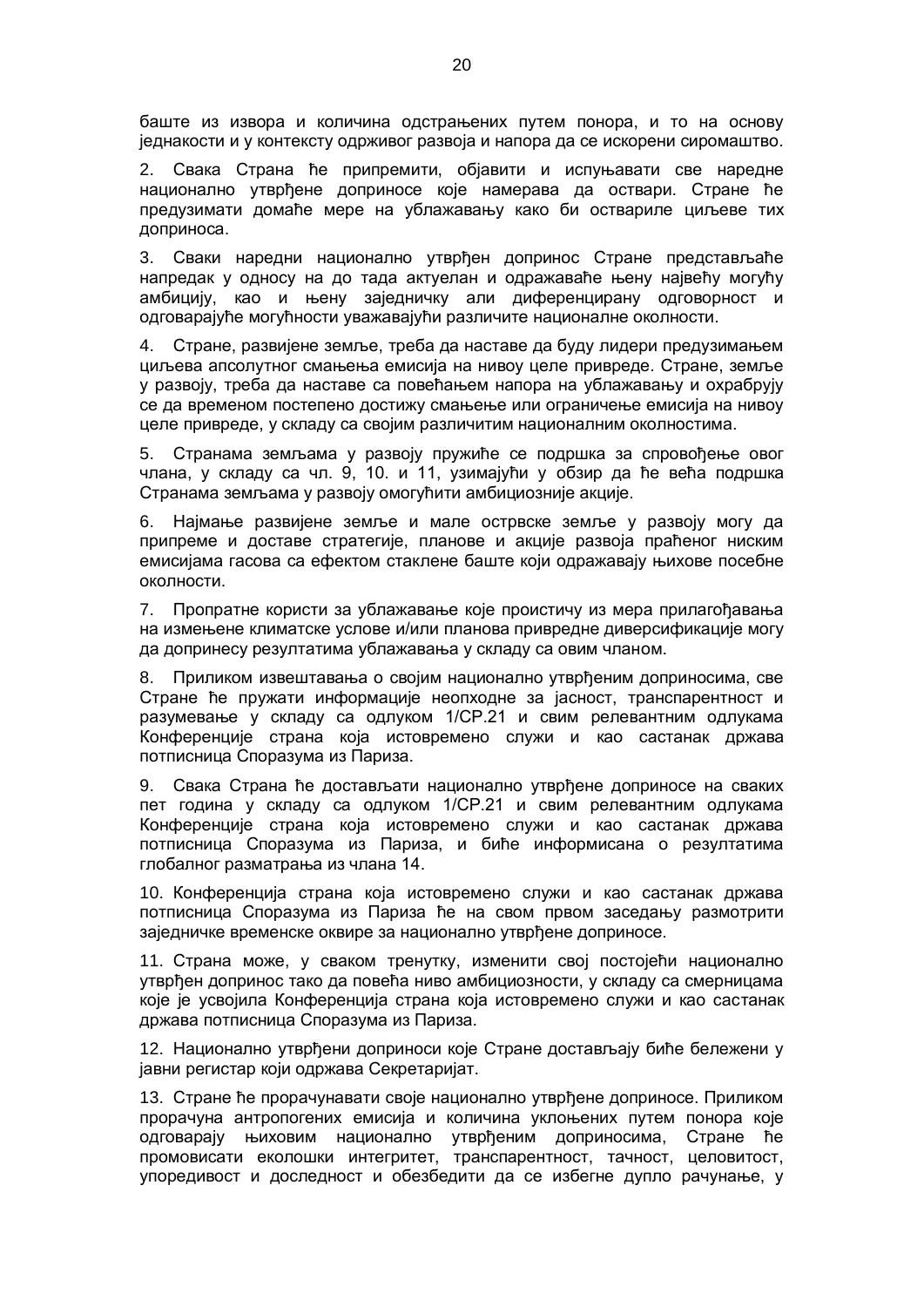складу са смерницама које је усвојила Конференција страна која истовремено служи и као састанак држава потписница Споразума из Париза.

14. У контексту национално утврђених доприноса, за дефинисање и спровођење ублажавања које доводе до смањења антропогених емисија и повећања уклањања, Стране треба да, по потреби, узму у обзир постојеће методологије и смернице наведене у Конвенцији, у складу са одредбама става 13. овог члана.

15. При спровођењу овог Споразума, Стране ће размотрити бојазни Страна чије су привреде највише погођене утицајима мера за борбу против климатских промена, нарочито Страна које су земље у развоју.

16. Стране, укључујући регионалне организације за економску сарадњу и њихове државе чланице, које су постигле споразум о заједничким активностима сходно ставу 2. овог члана, известиће Секретаријат о одредбама предметног споразума, укључујући нивое емисија алоциране свакој од Страна за релевантни временски период, када достављају њихове национално утврђене доприносе. Секретаријат ће заузврат обавестити Стране и потписнице Конвенције о условима тог споразума.

17. Свака Страна у таквом споразуму биће одговорна за свој ниво емисија утврђен у споразуму, како је наведено у ставу 16, а у складу са ст. 13. и 14. овог члана и чл. 13. и 15.

18. Ако Стране које заједнички делују чине то у оквиру и заједно са регионалном организацијом за економску сарадњу које су и саме Стране у овом Споразуму, свака држава чланица те регионалне организације за економску сарадњу је, појединачно и заједно са регионалном организацијом за економску сарадњу, одговорна за свој ниво емисије у складу са споразумом из става 16. овог члана, и у складу са ст. 13. и 14. овог члана и чл. 13. и 15.

19. Све Стране треба да настоје да израде и доставе своје дугорочне стратегије развоја праћеног ниским емисијама гасова са ефектом стаклене баште, у складу са чланом 2. узимајући у обзир њихове заједничке али диференциране одговорности и појединачне могућности уважавајући различите националне околности.

#### Члан 5.

1. Стране треба да, по потреби, предузимају акције на очувању и унапређењу понора и резервоара гасова са ефектом стаклене баште, у складу са чланом 4. став 1. (г) Конвенције, укључујући и шуме.

2. Стране се подстичу да предузимају акције како би спровеле и подржале постојећи оквир, и кроз плаћање на основу резултата, у складу са одговарајућим смерницама и одлукама већ донетим под окриљем Конвенције за: политике и позитивне подстицаје активностима које се односе на смањење емисија услед смањења сеча и деградација шума, и улогу у очувању, одрживом управљању шумама и повећању залиха угљеника у шумама у земљама у развоју; и алтернативне политике, као што су заједнички приступи ублажавању и прилагођавању у циљу интегралног и одрживог управљања шумама, наглашавајући значај подстицаја који су повезани са бенефитима који нису у вези са смањењем емисија повезаних, тамо где је то могуће.

## Члан 6.

1. Стране уважавају избор појединих Страна које се одлучују на наставак добровољне сарадње у погледу спровођења својих национално утврђених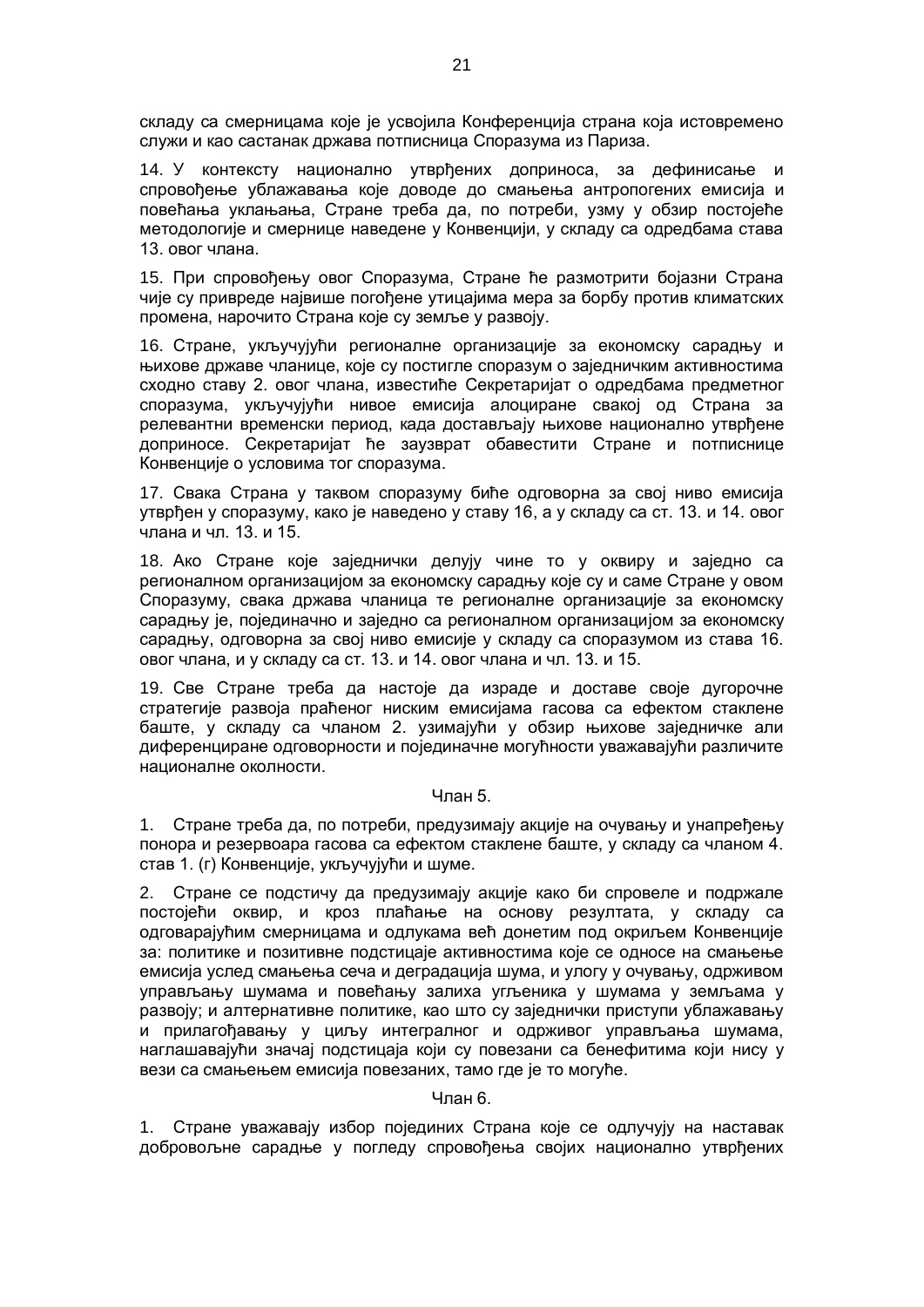доприноса, како би повећале амбициозност својих мера ублажавања и прилагођавања и промовисале одрживи развој и интегритет животне средине.

2. Стране ће, у случају ангажовања на добровољној основи у заједничком приступу која подразумева пренете резултате ублажавања у национално утврђене доприносе, промовисати одрживи развој и обезбедити интегритет животне сарадње и транспарентност, укључујући у руковођење, и извршиће детаљан прорачун како би, између осталог, избегле двоструко рачунање, у складу са смерницама које је усвојила Конференција страна која ће истовремено служити и као састанак држава потписница Споразума из Париза.

3. Употреба пренетих резултата ублажавања климе са међународног нивоа у циљу остваривања национално утврђених доприноса у складу са овим Споразумом биће добровољна и одобрена од Стране учеснице у Споразуму.

4. Овим се, под надлежношћу и према смерницама Конференције страна која ће истовремено служити и као састанак држава потписница Споразума из Париза, успоставља механизам који доприноси ублажавању емисија гасова са ефектом стаклене баште и пружа подршку одрживом развоју а који Стране могу да користе на добровољној основи. Он ће бити надлежан од тела успостављеног од стране Конференција страна која ће истовремено служити и као састанак држава потписница Споразума из Париза, са циљем да:

(а) промовише смањење емисија гасова са ефектом стаклене баште уз подстицање одрживог развоја;

(б) подстиче и олакшава учешће јавних и приватних субјеката овлашћеним од Стране у активностима у вези са смањењем емисија гасова са ефектом стаклене баште;

(в) допринесе смањењу нивоа емисија у земљи домаћину која ће имати користи од активности на ублажавању које резултирају смањењем емисија, а које могу бити коришћене и од друге Стране за испуњење национално утврђених доприноса; и

(г) обезбеди укупно смањење емисија на глобалном нивоу.

5. Смањење емисија остварено кроз механизам дефинисан у ставу 4. овог члана не може да се користи за постизање национално утврђених доприноса државе домаћина уколико га друга Страна користи како би доказала да је остварила свој национално утврђени допринос.

6. Конференција држава чланица Конвенције, која ће истовремено служити и као састанак држава потписница Споразума из Париза треба да обезбеди да се део прихода од активности у оквиру механизма из става 4. овог члана користи за покривање административних трошкова, као и за помоћ Странама земљама у развоју које су посебно рањиве на негативне ефекте промене климе да покрију трошкове мера прилагођавања на измењене климатске услове.

7. Конференција страна која ће истовремено служити и као састанак држава потписница Споразума из Париза ће на свом првом заседању усвојити правила, модалитете и процедуре за механизам из става 4. овог члана.

8. Стране препознају значај доступности интегрисаног, свеобухватног и уравнотеженог приступа који није тржишног карактера а као помоћ у Странама за спровођење њихових национално утврђених доприноса, у контексту одрживог развоја и искорењавања сиромаштва, на координисан и ефикасан начин, укључујући, између осталог, ублажавање, прилагођавање, финансирање, трансфер технологија и изградњу капацитета, где је то могуће. Ови приступи имају за циљ да: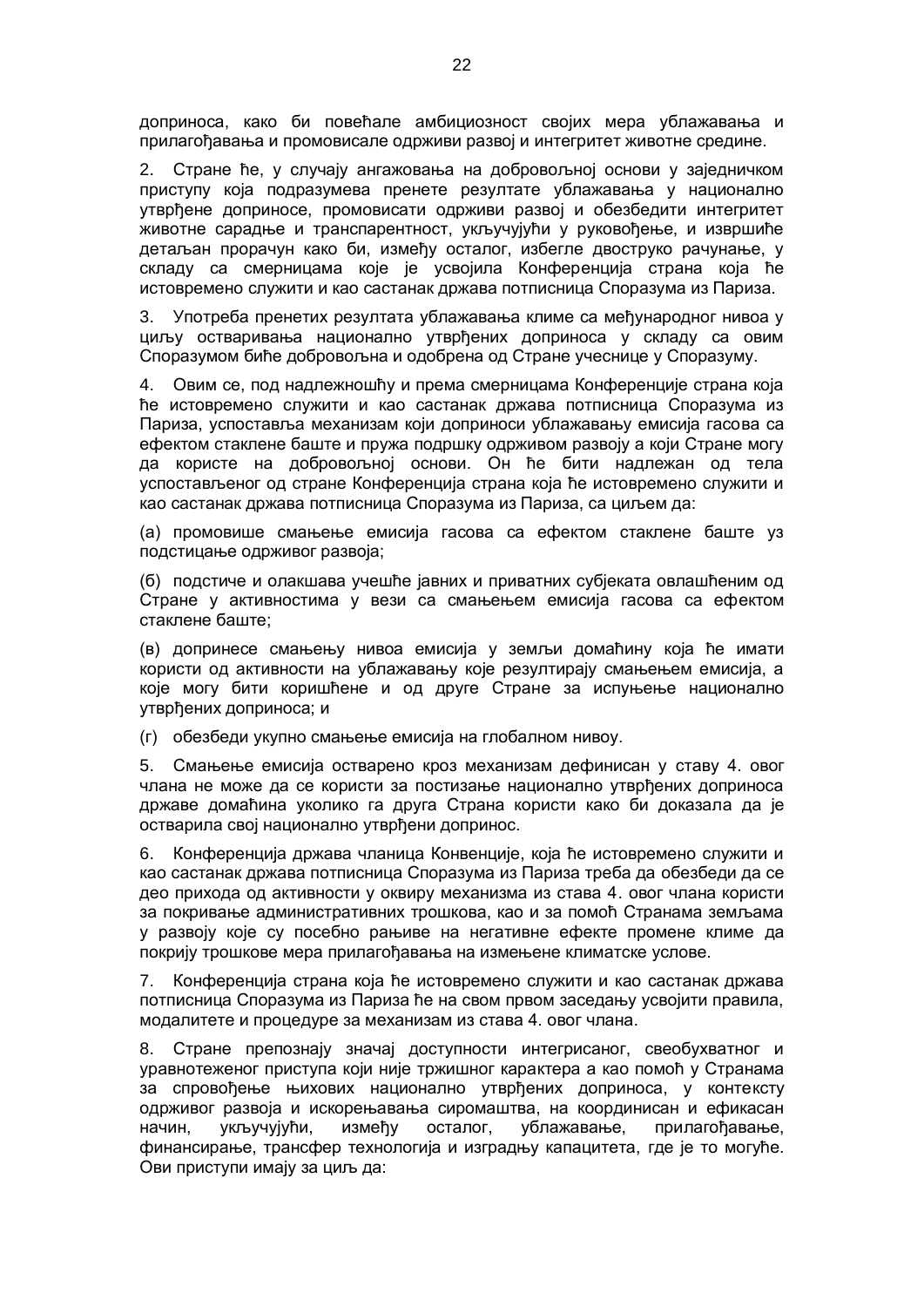(а) промовишу амбициозност мера за ублажавање и прилагођавање;

(б) ојачају учешће јавног и приватног сектора у спровођењу национално утврђених доприноса; и

(в) омогуће могућности за координацију инструмената и релевантних институционалних аранжмана.

9. Овим се дефинише оквир за приступe одрживом развоју који немају тржишни карактер како би се промовисали приступи из става 8. овог члана.

#### Члан 7.

1. Стране овим утврђују глобални циљ у области прилагођавања кроз јачање адаптивних капацитета, јачање отпорности и смањење рањивости на климатске промене, са циљем да допринесу одрживом развоју и обезбеде адекватан одговор у смислу прилагођавања за циљ ограничења раста температуре из члана 2.

2. Стране увиђају да је прилагођавање глобални изазов са којим се суочавају сви на локалном, поднационалном, националном, регионалном међународном нивоу, и да је прилагођавање кључна компонента која доприноси дугорочном глобалном одговору на климатске промене како би се заштитили људи, средства за живот и екосистеми, узимајући у обзир хитне и непосредне потребе Страна земаља у развоју а које су посебно рањиве на негативне ефекте промене климе.

3. Напори Страна земаља у развоју за прилагођавање требају бити препознати, у складу са модалитетима које на свом првом заседању треба да усвоји Конференција страна која ће истовремено служити и као састанак држава потписница Споразума из Париза.

4. Стране препознају да је тренутна потреба за прилагођавањем значајна и да виши нивои ублажавања могу да умање потребу за додатним напорима на прилагођавању, као и да веће потребе за прилагођавањем могу да изазову веће трошкове прилагођавања.

5. Стране потврђују да мере прилагођавања треба да следе национало оријентисан приступ, који је родно одговоран, партиципативан и потпуно транспарентан и узима у обзир угрожене групе, заједнице и екосистеме, и који се руководи и заснива на најбољим доступним научним чињеницама и, где је могуће, традиционалним знањем, знањем аутохтоних народа и локалних система знања, са циљем интегрисања прилагођавања у релевантне социоекономске и политике и мере животне средине, по потреби.

6. Стране увиђају значај пружања подршке и обезбеђивања међународне сарадње у напорима за прилагођавање и узимају у обзир потребе Страна земаља у развоју, нарочито оних које су посебно осетљиве на негативне последице промена климе.

7. Стране треба да оснаже своју сарадњу у области прилагођавања, узимајући у обзир Оквир за прилагођавање из Канкуна, укључујући следеће:

(а) размену информација, добрих пракси, искустава и знања, које се односе на научне резултате, планирање, политике и спровођење од значаја за акције прилагођавања;

(б) јачање институционалних капацитета, укључујући оне под Конвенцијом које се користе за спровођење овог Споразума, са циљем пружања подршке синтези релевантних информација и знања, као и пружање техничке подршке и усмеравање Страна;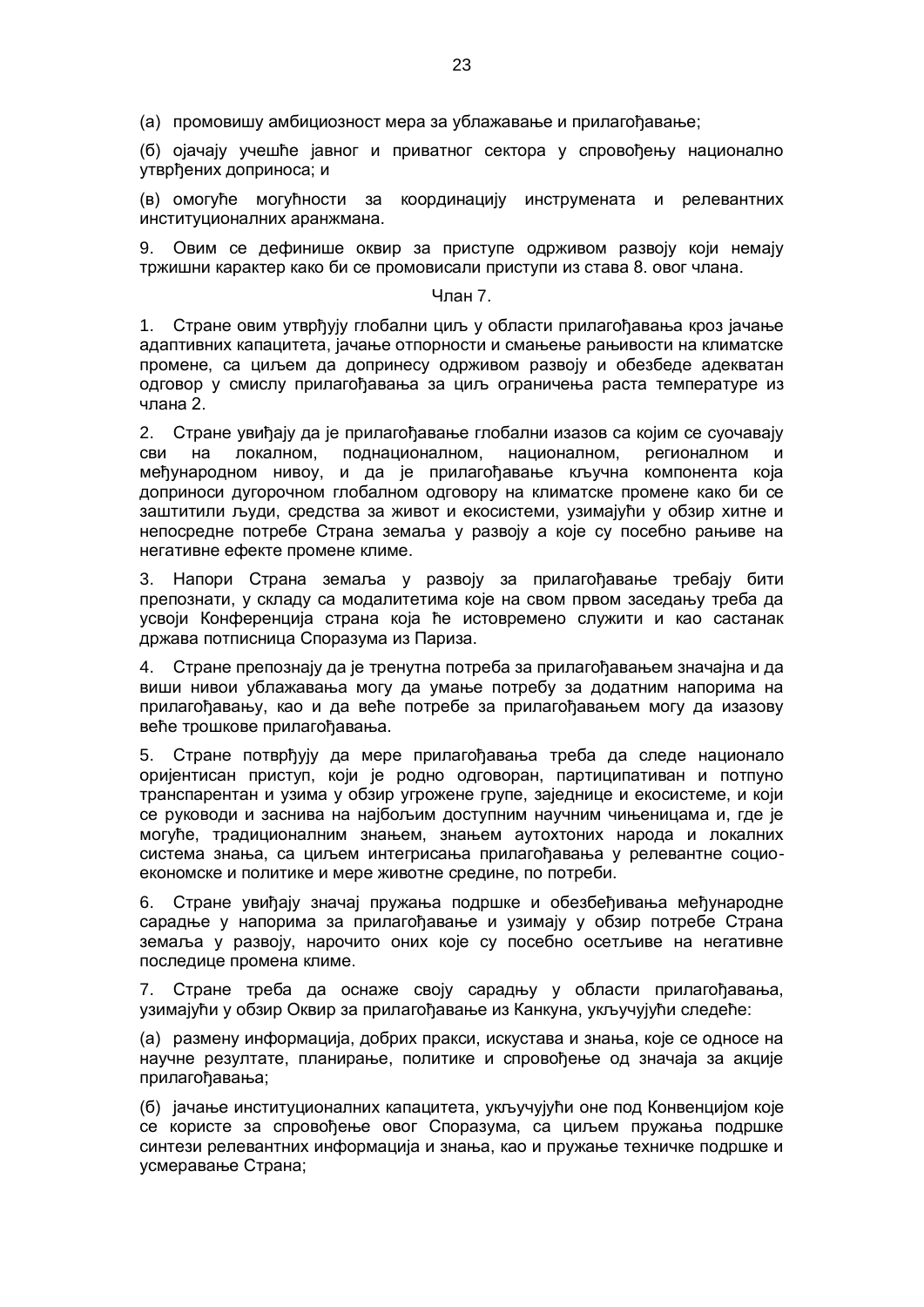(в) јачање научних сазнања о клими, укључујући истраживање, систематско осматрање климатског система и система раног упозоравања, на начин који информише климатске службе и помаже у доношењу одлука;

(г) подршка Странама земљама у развоју у идентификацији ефикасних пракси прилагођавања, потреба, приоритета, обезбеђене и добијене подршке за акције и напоре, као и изазове и недостатке, на начин којим се подстиче примена добрих пракси;

(д) повећање ефикасности и одрживости мера прилагођавања.

8. Специјализоване организације и агенције Уједињених нација подстичу се да подрже напоре Страна у спровођењу мера из става 7. овог члана, узимајући у обзир одредбе става 5. овог члана.

9. Свака Страна треба да се, по потреби, ангажује у процесима планирања, и спровођења мера прилагођавања, укључујући развој или јачање релевантних планова, политика и/или доприноса, који могу укључивати:

(а) спровођење акција, ангажмана и/или напора на прилагођавању;

(б) процес формулисања и спровођења националних планова прилагођавања;

(в) процену утицаја климатских промена и рањивости, у циљу израде национално утврђених приоритетних акција, узимајући у обзир угрожено становништво, места и екосистеме;

(г) мониторинг и евалуацију планова, политика, програма и мера прилагођавања и научене лекције из њих; и

(д) изградњу отпорности социо-економских и еколошких система, укључујући кроз економску диверсификацију и одрживо управљање природним ресурсима.

10. Свака Страна треба да, по потреби, периодично поднесе и ажурира извештај о прилагођавању, који може укључити њене приоритете, потребе и подршке у спровођењу, планове и акције, без стварања додатног оптерећења за Стране земље у развоју.

11. Извештај о прилагођавању из става 10. овог члана се, када је то могуће, периодично подноси и ажурира, као саставни део или у комбинацији са другим извештајима или документима, укључујући национални план прилагођавања, национално утврђен допринос, како је наведено у члану 4. став 2, и/или Национални извештај према Конвенцији.

12. Извештај о прилагођавању из става 10. овог члана треба бити унет у јавни регистар којим управља Секретаријат.

13. Континуирана и снажна међународна подршка Странама земљама у развоју у спровођењу ст. 7, 9, 10. и 11. овог члана, у складу са одредбама чл. 9, 10. и 11. биће обезбеђена.

14. Разматрање на глобалном нивоу из члана 14, између осталог:

(а) препознаје напоре на прилагођавању Страна земаља у развоју;

(б) оснажује спровођење акција прилагођавања, узимајући у обзир извештај о прилагођавању из става 10. овог члана;

(в) разматра адекватност и ефикасност мера и подршке прилагођавању; и

(г) разматра укупан напредак у остваривању глобалног циља у погледу прилагођавања из става 1. овог члана.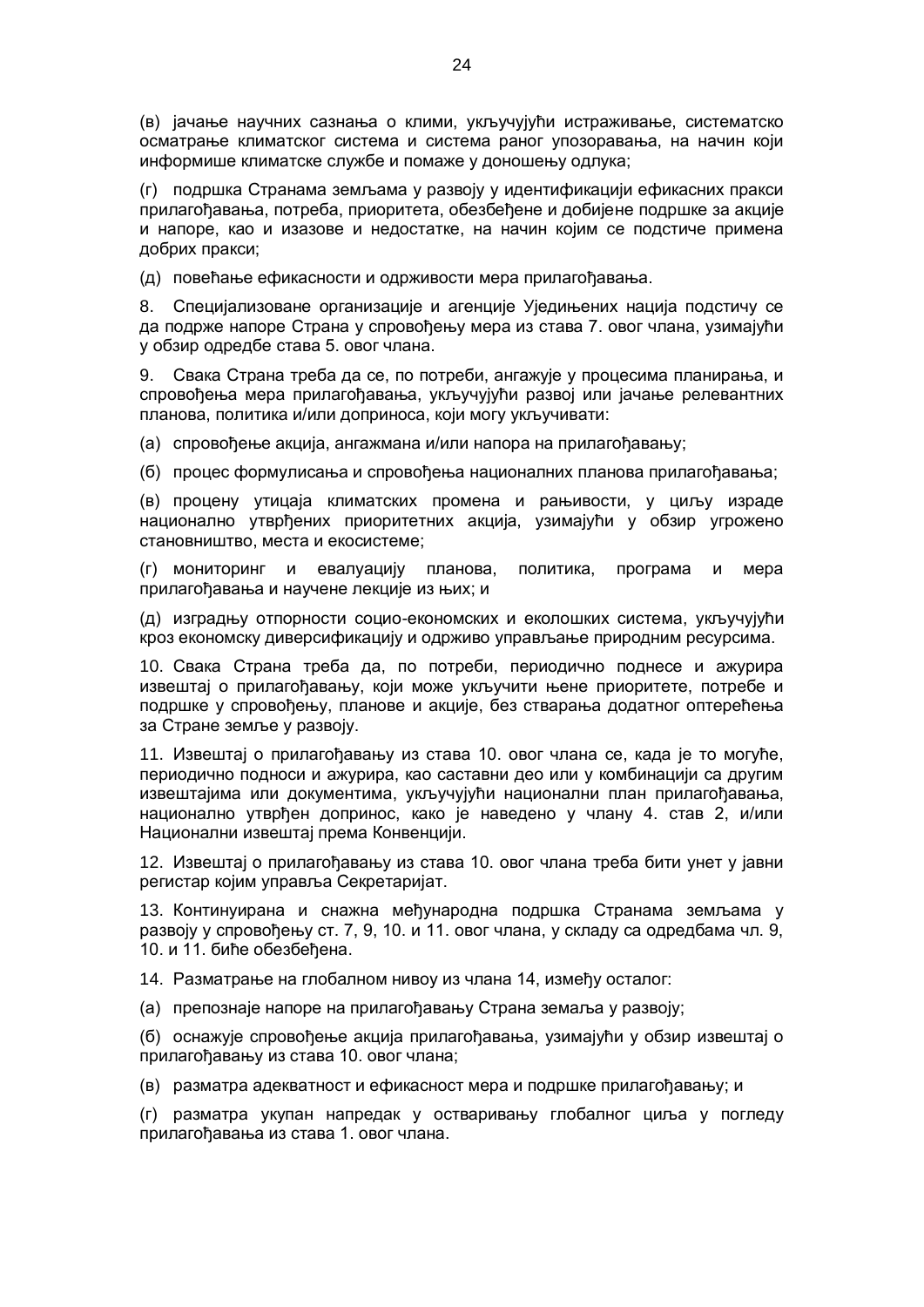#### Члан 8.

1. Стране препознају значај спречавања и минимизирања губитака и штета насталих као последица негативних утицаја промена клима, укључујући екстремне временске прилике и догађаје који се дешавају у дужем временском периоду и последица су промене климе, као и улогу одрживог развоја у смањењу ризика од губитака и штета.

2. Варшавски међународни механизам за штете и губитке који настају као последица промена климе је под надлежношћу и руководством Конференције страна која ће истовремено служити и као састанак држава потписница Споразума из Париза и може бити унапређен и ојачан, како је утврдила Конференција страна која ће истовремено служити и као састанак држава потписница Споразума из Париза.

3. Стране треба да унапреде разумевање, деловање и подршку, укључујући и кроз Варшавски међународни механизам, на бази сарадње и помоћи које се односе на штете настале као последица климатских промена.

4. Сходно томе, области сарадње и помоћи са циљем бољег разумевања, деловања и подршке могу укључити:

(а) системе за рано упозоравање;

(б) припремљеност за хитне случајеве;

(в) догађаје који се дешавају у дужем временском периоду, а последица су промене климе;

(г) догађаје који могу укључивати неповратан и трајан губитак и штету;

(д) свеобухватну процену ризика и управљање ризиком;

(ђ) објекте за осигурање од ризика, удруживање услед климатских ризика и друга решења у погледу осигурања;

(е) неекономске губитке;

(ж) отпорност заједница, средстава за живот и екосистема.

5. Варшавски међународни механизам ће сарађивати са постојећим телима и експертским групама у оквиру Споразума, као и са релевантним организацијама и стручним телима ван Споразума.

#### Члан 9.

1. Стране развијене земље ће обезбедити финансијска средства за помоћ Странама земљама у развоју за спровођење мера ублажавања и прилагођавања као наставак њихових постојећих обавеза према Конвенцији.

2. Остале Стране се подстичу да обезбеде или наставе да добровољно обезбеђују подршку те врсте.

3. Као део глобалног напора, Стране развијене земље требало би да и даље имају водећу улогу у мобилисању финансијских средстава из разних извора, инструмената и канала, указујући на значајну улогу јавних средстава, путем разних акција, укључујући оне за стратегије које донесу саме државе, и узимајући у обзир потребе и приоритете Страна земаља у развоју. Такво мобилисање финансијских средстава за борбу против климатских промена треба да представља напредак у односу на претходне напоре.

4. Повећање финансијских средстава треба да има за циљ постизање равнотеже између мера прилагођавања и ублажавања, узимајући у обзир националне стратегије, као и приоритете и потребе Страна земаља у развоју,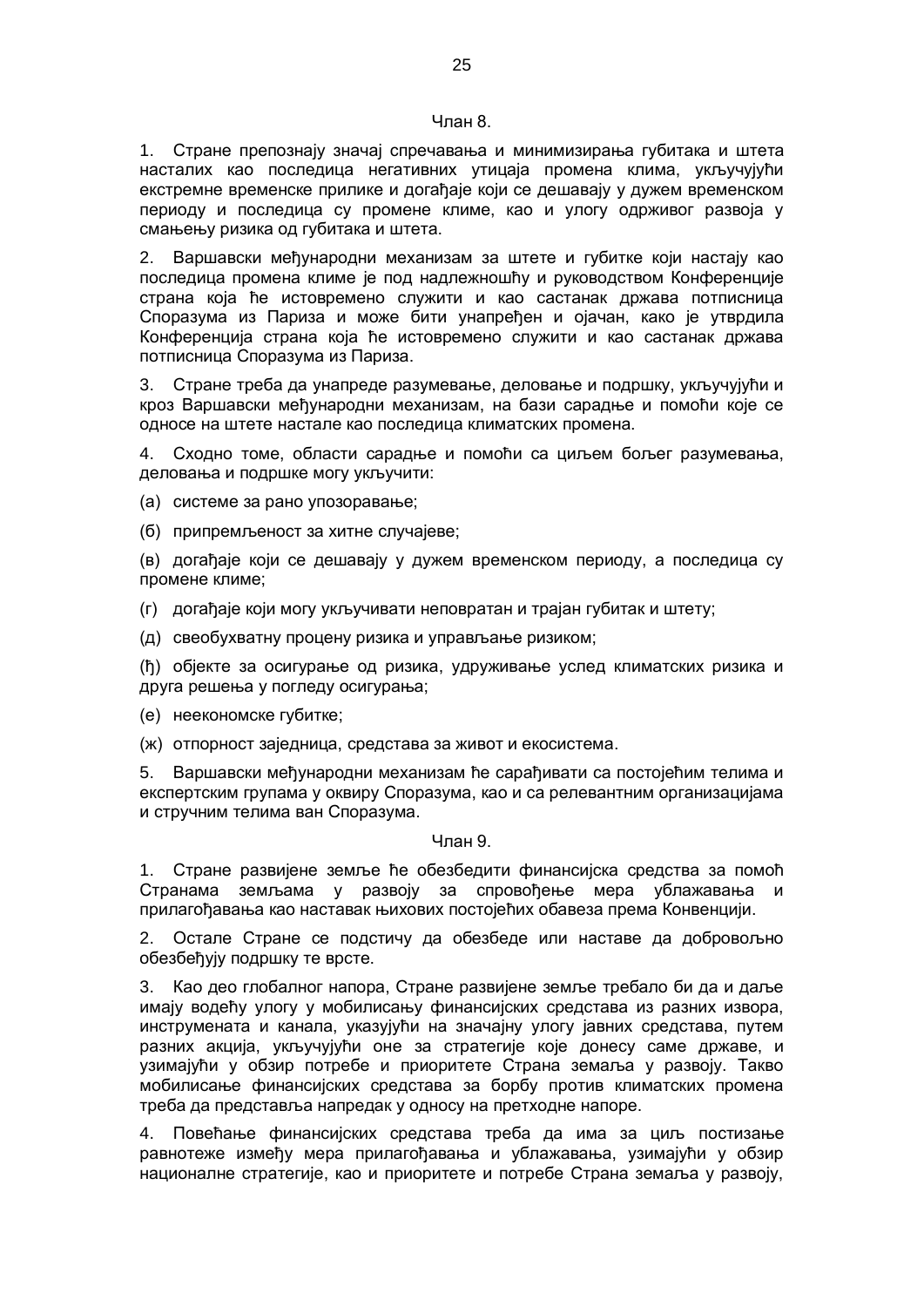нарочито оних које су посебно рањиве на негативне утицаје промена климе и које имају значајна ограничења капацитета, као што су најмање развијене земље и мале острвске земље у развоју, с обзиром на потребу за јавним средствима и средствима бесповратне помоћи за прилагођавање.

5. Стране развијене земље, по потреби, достављају сваке две године индикативне квантитативне и квалитативне информације из ст. 1. и 3. овог члана, укључујући, ако су на располагању, пројекције нивоа јавних финансијских средстава које треба обезбедити Странама земљама у развоју. Остале Стране које обезбеђују финансијска средства подстичу се да добровољно достављају такве информације сваке две године.

6. Глобални пресек стања из члана 14. узеће у обзир релевантне информације достављене од стране Страна развијених земаља и/или тела за спровођење Споразума о напорима везаним за финансијска средства за борбу против климатских промена.

7. Стране развијене земље обезбедиће транспарентне и доследне информације о подршци пруженој Странама земљама у развоју која се на сваке две године прикупља јавним посредством, а у складу са модалитетима, процедурама и смерницама које ће на свом првом заседању усвојити Конференција страна која ће истовремено служити и као састанак држава потписница Споразума из Париза, сходно члану 13. став 13. Остале Стране подстичу се да учине исто.

8. Финансијски механизам Конвенције, укључујући његова оперативна тела, служиће као финансијски механизам овог споразума.

9. Институције које делују у оквиру овог Споразума, укључујући оперативна тела Финансијског механизма Конвенције, настоје да обезбеде ефикасан приступ финансијским средствима кроз поједностављене процедуре одобравања и већу спремност за пружање подршке Странама које су земље у развоју, нарочито најмање развијеним земљама и малим острвским земљама у развоју, у складу са њиховим националним климатских стратегијама и плановима.

## Члан 10.

1. Стране деле дугорочну визију о важности достизања развоја и трансфера технологија како би се повећала отпорност на климатске промене и смањиле емисије гасова са ефектом стаклене баште.

2. Стране, имајући у виду значај технологије за спровођење акција ублажавања и прилагођавања из овог Споразума и препознајући постојеће напоре у примени и ширењу технологија, појачаће заједничке акције на развоју и трансферу технологија.

3. Технолошки механизам успостављен у оквиру Конвенције користиће се и у оквиру овог Споразума.

4. Овим се усваја технолошки оквир како би се обезбедиле свеобухватне смернице за рад Технолошког механизма у промовисању и омогућавању ефикаснијих акција на развоју и трансферу технологије, а у циљу подршке спровођењу овог Споразума и следећи дугорочне визије из става 1. овог члана.

5. Убрзавање, подстицање и олакшавање иновација од кључног су значаја за пружање ефикасног, дугорочног глобалног одговора на климатске промене и промовисање економског раста и одрживог развоја. Такви напори ће, по потреби, бити подржани, између осталог кроз Технолошки механизам и финансијска средства, од стране Финансијског механизма Конвенције за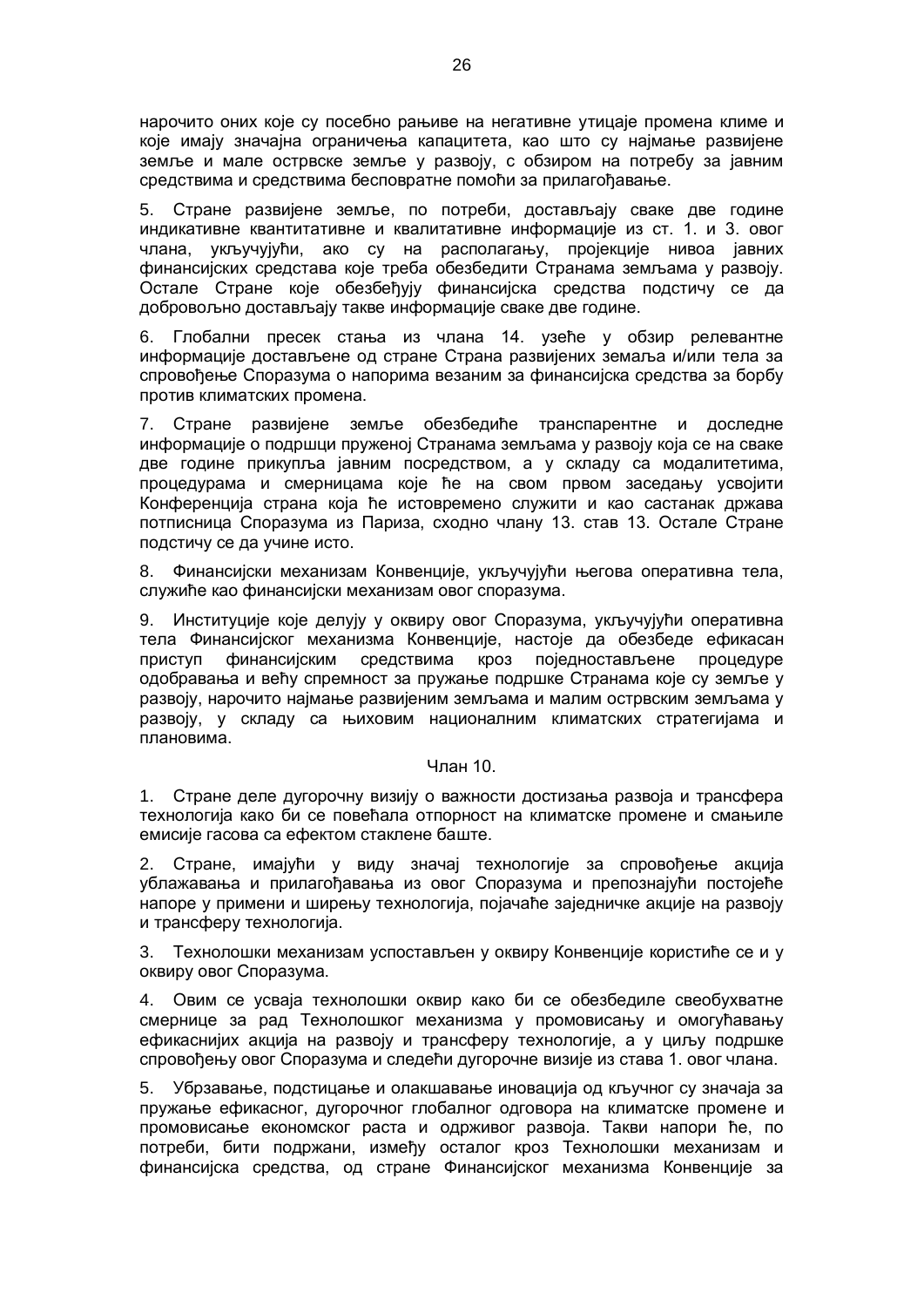сарадњу у истраживању и развоју, и обезбеђење приступа технологијама земљама у развоју, посебно у раним фазама технолошког циклуса.

6. Подршка, укључујући финансијску, биће пружена Странама земљама у развоју за спровођење овог члана, укључујући јачање сарадње у циљу развоја и трансфера технологије у различитим фазама технолошког циклуса, а како би се постигла равнотежа између подршке мерама ублажавања и прилагођавања. Глобални пресек стања из члана 14. узеће у обзир расположиве информације о активностима на пружању подршке развоју и трансферу технологије Странама које су земље у развоју.

#### Члан 11.

1. Јачање капацитета у складу са овим Споразумом треба да унапреди капацитете и способности Страна које су земље у развоју, нарочито најмање развијеним земљама и оним које су посебно осетљиве на негативне последице климатских промена, као што су мале острвске земље у развоју, да предузму делотворне акције на сузбијању климатских промена, укључујући, између осталог, спровођење мера прилагођавања и ублажавања, и треба да омогући развој, ширење и примену технологија, приступ финансијским средствима за борбу против климатских промена, релевантне аспекте образовања, обуке и јавну свест, као и транспарентно, правовремено и тачно достављање информација.

2. Јачање капацитета треба да иницира сама држава; у зависности од националних потреба у случају и на начин да оно буде власништво државе Стране, нарочито Стране које су земље у развоју, уважавајући потребе на националном, поднационалном и локалном нивоу. Јачање капацитета треба да се заснива на примени знања, укључујући оно научено под Конвенцијом, да буде ефикасан и континуиран процес, који укључује све заинтересоване стране и секторе и узима у обзир питања родне равноправности.

3. Све Стране треба да сарађују како би се јачали капацитети Страна за спровођење овог Споразума. Стране развијене земље треба да унапреде подршку акцијама изградње капацитета Страна земаља у развоју.

4. Све Стране које учествују у јачању капацитета Страна земаља у развоју за спровођење овог Споразума, укључујући оне на регионалном, билатералном и мултилатералном нивоу, редовно ће извештавати о активностима или мерама за јачање капацитета. Стране земље у развоју треба редовно да извештавају о напретку постигнутом у спровођењу планова, политика, акција или мера за јачање капацитета за спровођење овог Споразума.

5. Активности на изградњи капацитета требају бити унапређене кроз одговарајуће институционалне организације како би се обезбедило спровођење овог Споразума, укључујући оне успостављене под Конвенцијом које су од значаја за Споразум. Конференција страна која истовремено служи и као састанак држава потписница Споразума из Париза, на свом првом заседању, размотриће и усвојити одлуку о иницијалној институционалној организацији за јачање капацитета.

## Члан 12.

Стране ће сарађивати на примени мера, где је то могуће, како би побољшале образовање о климатским променама, обуке, јавну свест, учешће јавности и приступ јавности информацијама, препознајући значај ових корака у погледу побољшања акција дефинисаних овим Споразумом.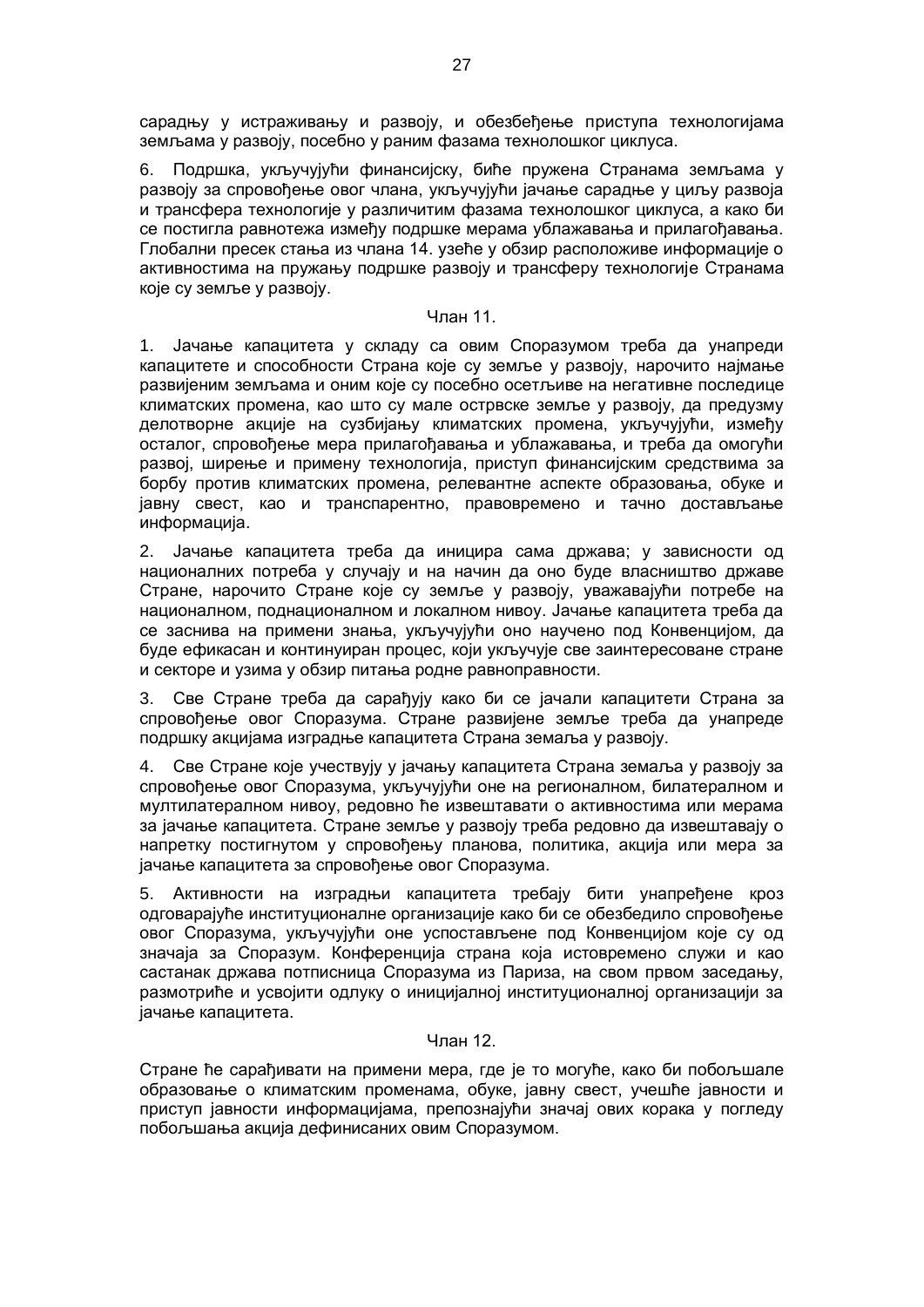#### Члан 13.

1. Да би се изградило међусобно поверење и промовисало ефикасно спровођење, овим се успоставља унапређен оквир за транспарентне акције и подршку, који је истовремено флексибилан и узима у обзир различите капацитете Страна и ослања се на заједничко искуство.

2. Оквир за транспарентност обезбедиће флексибилност примене одредби овог члана за оне Стране земље у развоју којима је то потребно с обзиром на њихове капацитете. Модалитети, процедуре и смернице из става 13. овог члана дефинисаће ову флексибилност.

3. Оквир за транспарентност успоставиће и побољшати већ постојеће механизме транспарентности под Конвенцијом, уз уважавање посебних околности најмање развијених и малих острвских земаља у развоју, и биће спроведен на олакшан, ненаметнут и некажњив начин уз поштовање националног суверенитета и избегавање непотребног оптерећења Страна.

4. Мере транспарентности Конвенције, укључујући Националне извештаје, двогодишње извештаје и двогодишње ажуриране извештаје, међународну оцену и ревизију и међународне консултације и анализе, чиниће део искуства за развој модалитета, процедура и смерница из става 13. овог члана.

5. Сврха оквира за транспарентност деловања је обезбеђивање јасног разумевања климатских промена у складу са циљевима Конвенције, како је прописано у члану 2, укључујући јасноћу и праћење напретка у остваривању појединачних национално утврђених доприноса Страна из члана 4. и њихове мере прилагођавања из члана 7, укључујући добре праксе, приоритете, потребе и недостатке, како би се доставиле информације ради глобалног пресека стања наведеног у члану 14.

6. Сврха оквира за транспарентност подршке је да обезбеди разумевање обезбеђене и добијене подршке Страна за акције борбе против климатских промена у складу са чл. 4, 7, 9, 10. и 11, и, у мери у којој је то могуће, пружи потпуни преглед укупне обезбеђене финансијске подршке, за сврху глобалног пресека стања наведеног у члану 14.

7. Свака Страна ће редовно достављати следеће информације:

(а) национални извештај о инвентару антропогених емисија гасова са ефектом стаклене баште из извора и количина одстрањених путем понора, за чију израду се користе методологије добре праксе које је усвојио Међувладин панел о промени климе и са којима се сагласила Конференција страна у својству састанка страна у Споразуму из Париза;

(б) информације неопходне за мониторинг напретка постигнутог у спровођењу и остваривању национално утврђеног доприноса из члана 4.

8. Свака Страна ће пружити информације у вези са утицајима климатских промена и прилагођавањем у складу са чланом 7, када је то могуће.

9. Стране развијене земље ће, а остале Стране које пружају подршку треба да, доставе информације о пруженој финансијској подршци, подршци у трансферу технологија, као и подршци у јачању капацитета Странама земљама у развоју, у складу са чл. 9, 10. и 11.

10. Стране земље у развоју треба да доставе информације о потребној и примљеној финансијској подршци, подршци у трансферу технологије, као и подршци у јачању капацитета у складу са чл. 9, 10. и 11.

11. Информације које је доставила свака Страна, прописане ст. 7. и 9., проћи ће стручну техничку проверу, у складу са одлуком 1/СР.21. Стране земље у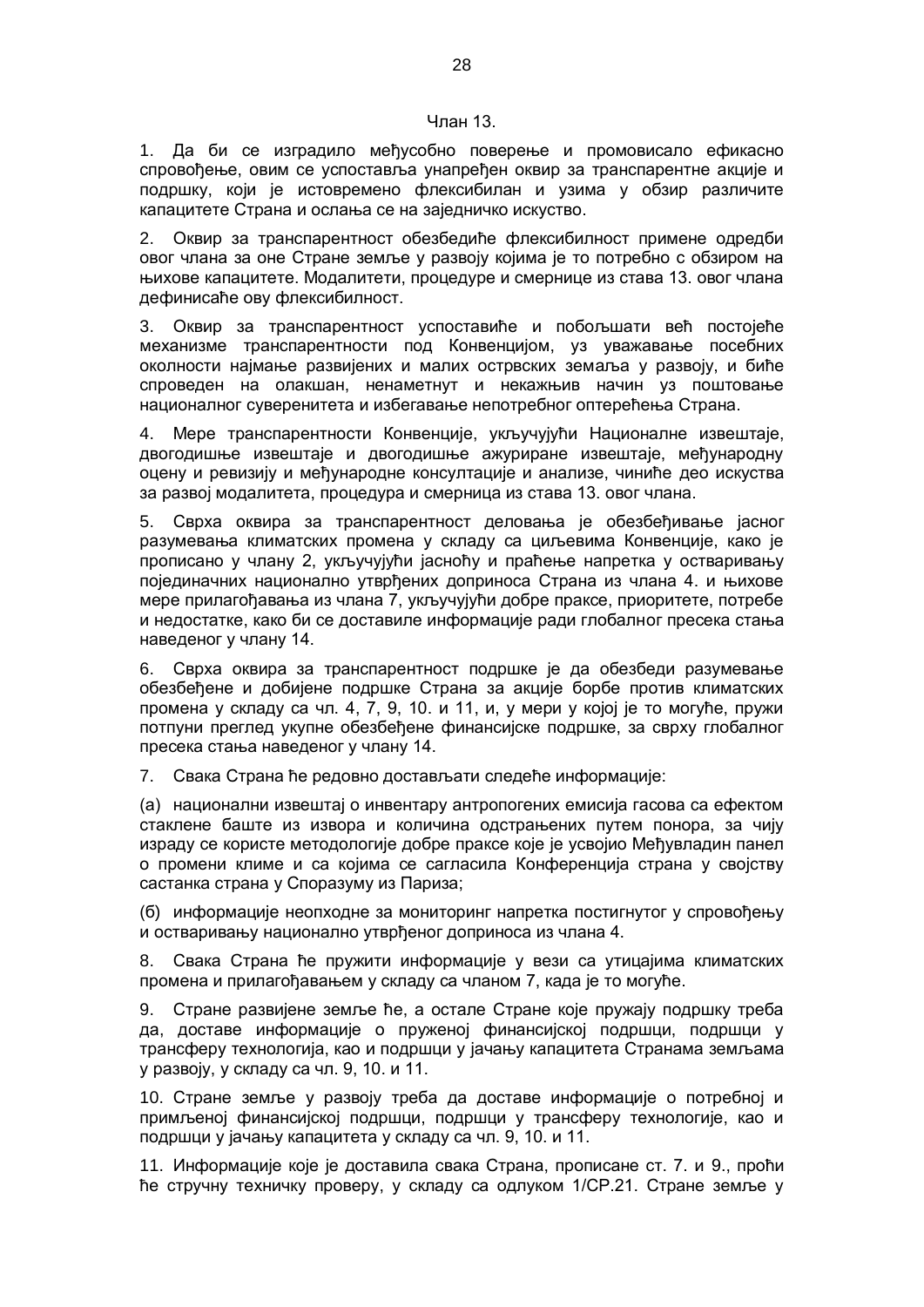развоју којима је то неопходно с обзиром на капацитете, процес провере пружиће помоћ у идентификацији потреба за јачањем капацитета. Осим тога, свака Страна ће учествовати у олакшаној, мултилатералној процени напретка у погледу напора према члану 9. као и процени спровођења и остваривања свог национално утврђеног доприноса.

12. Стручни технички преглед из овог става укључиће процену подршке коју је Страна обезбедила, као и спровођења и остваривања њеног национално утврђеног доприноса. Осим тога, преглед ће идентификовати области које Страна треба да унапреди и укључује преиспитивање усклађености информација са модалитетима, процедурама и смерницама из става 13. овог члана, узимајући у обзир флексибилност која се пружа Страни према ставу 2. овог члана. Преглед посебну пажњу поклања појединачним националним могућностима и околностима Страна земаља у развоју.

13. Конференција која истовремено служи и као састанак држава потписница Споразума из Париза ће на свом првом заседању, на основу искуства из примене мера које се односе на транспарентност у оквиру Конвенције, усвојити заједничке модалитете, процедуре и смернице, где је то могуће, за транспарентност акција и подршке, у складу са одредбама овог члана.

14. Земљама у развоју биће обезбеђена подршка за спровођење овог члана.

15. Странама земљама у развоју континуирано ће бити обезбеђена и подршка за јачање капацитета за транспарентност.

Члан 14.

1. Конференција страна која истовремено служи и као састанак држава потписница Споразума из Париза периодично ће разматрати спровођење Споразума како би оценила напредак у остваривању сврхе Споразума и његових дугорочних циљева (у даљем тексту "Глобални пресек стања"). Оно ће бити свеобухватно и поједностављено, узимајући у обзир ублажавање и прилагођавање и средства за спровођење и подршку, правично и у складу са најбољим доступним научним сазнањима.

2. Конференција страна која истовремено служи и као састанак држава потписница Споразума из Париза обавиће свој први Глобални пресек стања 2023. године и сваких пет година након тога, осим ако Конференција страна која делује у својству састанка страна у Споразуму из Париза не одлучи другачије.

3. Исход Глобалног пресека стања пружиће Странама обавештење, на начин који одговара њиховим националним околностима, о активностима и подршци у складу са релевантним одредбама Споразума, као и о јачању међународне сарадње у погледу борбе против климатских промена.

## Члан 15.

1. Успоставља се механизам који олакшава спровођење и промовише поштовање одредаба овог Споразума.

2. Механизам из става 1. овог члана чиниће одбор чији су чланови стручна лица и који ће пружати подршку и функционисати на транспарентан начин, штитити интересе и не прописивати казне. Одбор ће посебну пажњу посветити појединачним националним карактеристикама и околностима Страна.

3. Одбор ће функционисати у складу са модалитетима и процедурама које ће, на свом првом заседању, усвојити Конференција страна која делује у својству састанка страна у Споразуму из Париза и извештаваће Конференцији која ће истовремено служити и као састанак држава потписница Споразума из Париза на годишњем нивоу.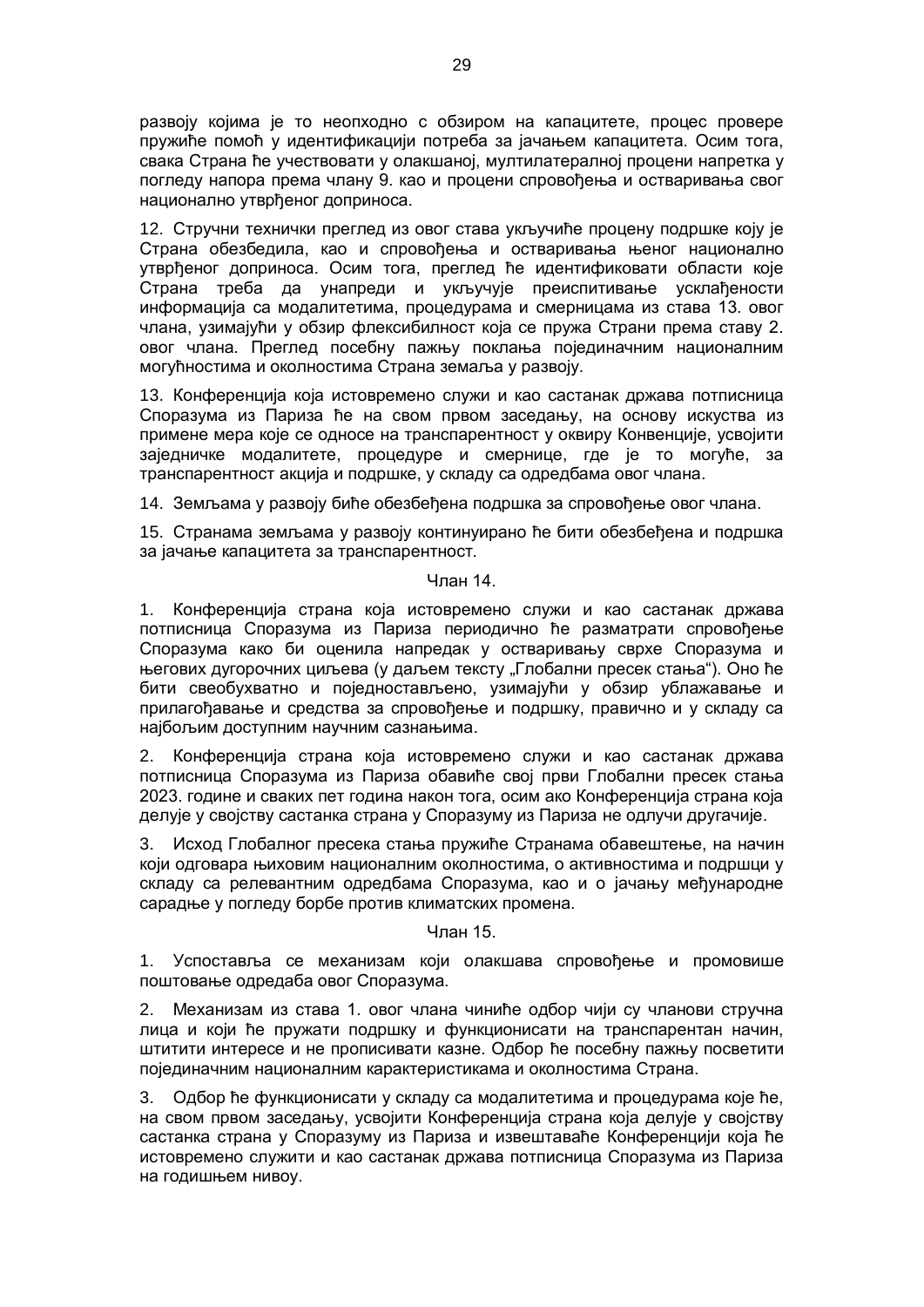#### Члан 16.

1. Конференција страна, највиши орган Конвенције, служиће као састанак Страна овог споразума.

2. Стране Конвенције које нису Стране потписнице овог споразума могу да учествују као посматрачи у току сваког заседања Конференције страна која ће истовремено служити и као састанак држава потписница Споразума из Париза. Када Конференција страна служи као састанак Страна потписница овог Споразума, одлуке донете на основу овог Споразума односиће се само на Стране потписнице овог Споразума.

3. Када Конференција страна служи као састанак Страна овог Споразума, сваког члана Бироа Конференције страна који представља страну Конвенције али који у том тренутку није Страна потписница Споразума, замениће додатни члан именован од стране Стране потписнице Споразума.

4. Конференција страна која служи као састанак страна Споразума из Париза редовно ће проверавати имплементацију Споразума и, у оквиру свог мандата, доносити одлуке неопходне за промоцију ефикасне имплементације. Конференција ће врштити функције додељене Споразумом и:

(а) успоставиће помоћна тела која сматра неопходним за спровођење Споразума; и

(б) вршити остале функције које могу бити неопходне за спровођење Споразума.

5. Пословник Конференције страна и финансијске процедуре у складу са Конвенцијом примењиваће се сходно принципу mutatis mutandis у складу са Споразумом, осим ако Конференција страна која ће истовремено служити и као састанак држава потписница Споразума из Париза другачије не одлучи консензусом.

6. Прво заседање Конференције страна која ће истовремено служити и као састанак држава потписница Споразума из Париза сазваће Секретаријат упоредо са заседањем Конференције страна које ће се одржати по ступању на снагу Споразума. Накнадна редовна заседања Конференције страна која ће истовремено служити и као састанак држава потписница Споразума из Париза одржаваће се упоредо са редовним заседањима Конференције страна, осим ако Конференција страна која ће истовремено служити и као састанак држава потписница Споразума из Париза не одлучи другачије.

7. Ванредне седнице Конференције страна која ће истовремено служити и као састанак држава потписница Споразума из Париза одржаваће се по потреби односно у случају да Конференција страна која ће истовремено служити и као састанак држава потписница Споразума из Париза то сматра неопходним или на писмени захтев неке од Страна, под условом да у року од шест месеци од дана када Секретаријат достави захтев Странама потписницама Споразума, исти подржи најмање једна трећина Страна.

8. Специјализоване агенције Уједињених нација и Међународна агенција за атомску енергију, као и свака држава чланица или посматрач који нису Стране Конвенције, могу учествовати као посматрачи на заседањима Конференције страна која ће истовремено служити и као састанак држава потписница Споразума из Париза. Захтев сваког тела или агенције, било националне или међународне, владине или невладине, која је квалификована за питања обухваћена Споразумом и која је обавестила Секретаријат о намери да у својству посматрача присуствује заседању Конференције страна која ће истовремено служити и као састанак држава потписница Споразума из Париза,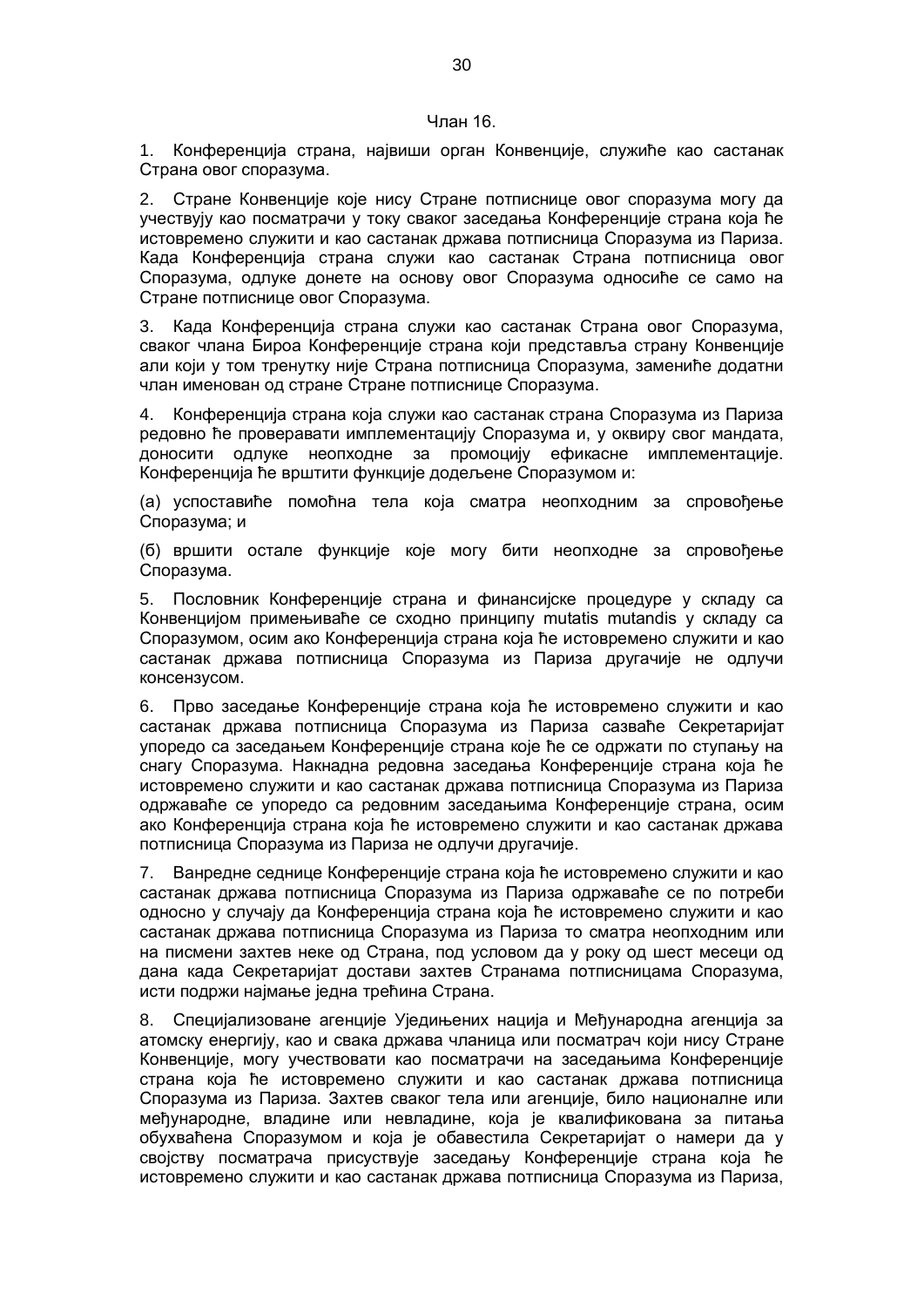може бити прихваћен осим у случају да најмање једна трећина Страна не уложи приговор. Пријем и учешће посматрача подлежу пословнику из става 5. овог члана.

## Члан 17.

1. Секретаријат успостављен чланом 8. Конвенције служиће као Секретаријат Споразума.

2. Члан 8. став 2. Конвенције о функцијама Секретаријата и члан 8. став 3. Конвенције о договорима склопљеним у вези са функционисањем Секретаријата, примењују се на Споразум по принципу mutatis mutandis. Поред тога, Секретаријат обавља функције прописане Споразумом и Конференцијом страна која ће истовремено служити и као састанак држава потписница Споразума из Париза.

#### Члан 18.

1. Помоћни орган за науку и технологију и Помоћни орган за имплементацију успостављени у складу са чл. 9. и 10. Конвенције служиће појединачно и као Помоћни орган за науку и технологију и Помоћни орган за имплементацију овог Споразума. Одредбе Конвенције које се односе на функционисање ова два тела примењују се на овај Споразум по принципу mutatis mutandis. Заседања Помоћног органа за науку и технологију и Помоћног органа за имплементацију овог Споразума одржаваће се упоредо са састанцима Помоћног тела за научне и технолошке савете односно Помоћног тела за спровођење Конвенције.

2. Стране Конвенције које нису потписнице Споразума могу да учествују као посматрачи на сваком заседању помоћних тела. Када помоћна тела служе као помоћна тела Споразума, одлуке на основу овог споразума могу да доносе само Стране потписнице Споразума.

3. Када помоћна тела успостављена у складу са чл. 9. и 10. Конвенције обављају своје функције у вези са питањима која се тичу Споразума, сваки члан Бироа ових помоћних тела који представља страну Конвенције, али, у том тренутку, не и страну потписницу Споразума, биће замењен додатним чланом којег ће међу собом изабрати Стране потписнице Споразума.

#### Члан 19.

1. Помоћна тела или други институционални оквири успостављени Конвенцијом или на основу Конвенције, осим оних који су наведени у Споразуму, служиће овом споразуму по доношењу одлуке Конференције страна која ће истовремено служити и као састанак држава потписница Споразума из Париза. Конференција страна која ће истовремено служити и као састанак држава потписница Споразума из Париза дефинисаће функције помоћних тела или оквира.

2. Конференција страна која ће истовремено служити и као састанак држава потписница Споразума из Париза може пружати даље смернице помоћним телима и смернице за институционалне оквире.

#### Члан 20.

1. Овај споразум ће бити отворен за потписивање и ратификацију, прихватање или одобрење од стране држава и регионалних организација за економску сарадњу Страна Конвенције. Биће отворен за потписивање у седишту Уједињених нација у Њујорку од 22. априла 2016. до 21. априла 2017. године. Након тога, овај споразум ће бити отворен за приступање по истеку датума за потписивање. Инструменти ратификације, прихватања, одобрења или приступања депонују се код депозитара.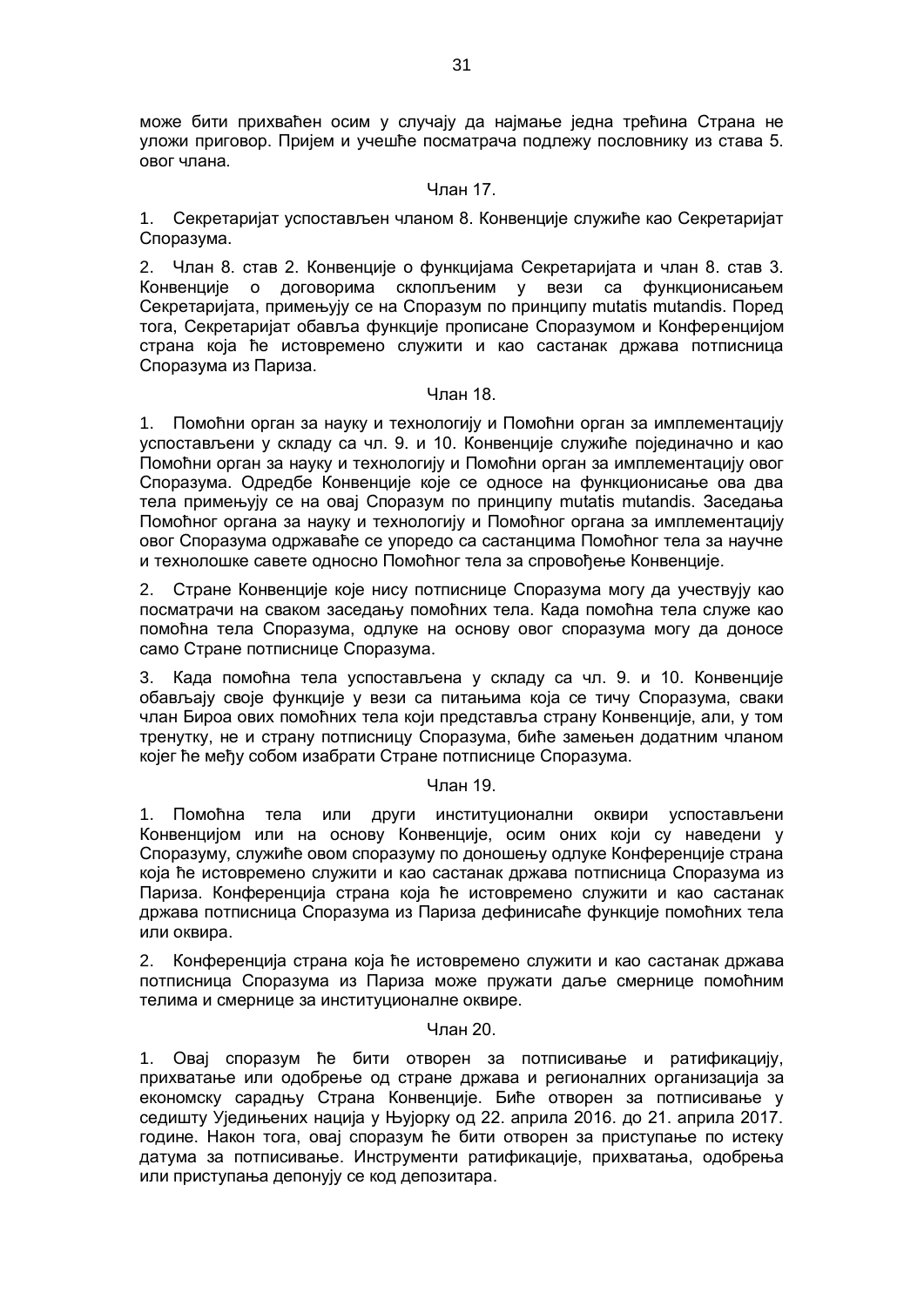2. Свака регионална организација за економску сарадњу која постане Страна овог Споразума, а да ни једна од њених држава чланица није Страна у Споразуму, обавезана је свим одредбама овог споразума. У случају регионалних организација за економску сарадњу чије су једна или више држава чланица потписнице Споразума, организација и њене државе чланице одлучују о појединачним одговорностима у погледу обављања својих обавеза према Споразуму. У таквим случајевима, организација и државе чланице не могу истовремено да остварују права из овог споразума.

3. У својим инструментима ратификације, прихватања, одобрења или приступања, регионалне организације за економску сарадњу наводе обим своје надлежности по питањима из овог споразума. Ове организације такође обавештавају депозитара, који обавештава Стране, о свакој суштинској измени у обиму њихових надлежности.

#### Члан 21.

1. Овај споразум ступа на снагу тридесетог дана након датума када је најмање 55 страна Конвенције, које су одговорне за најмање 55 процената укупне глобалне емисије гасова са ефектом стаклене баште, депонује своје инструменте ратификације, прихватања, одобрења или приступања.

2. Само за сврху става 1. овог члана, "укупна глобална емисија гасова са ефектом стаклене баште" означава последњу актуелну количину саопштену на дан или пре датума усвајања Споразума од стране потписница Конвенције.

3. У случају да држава или регионална организација за економску сарадњу ратификује, прихвати или одобри овај споразум или му приступи након испуњења услова наведених у ставу 1. овог члана, овај споразум ступиће на снагу тридесетог дана након депоновања за ту државу или регионалну економску организацију инструмента ратификације, прихватања, одобрења или приступања.

4. За сврхе става 1. овог члана, сваки инструмент који депонује регионална организација за економску сарадњу неће се рачунати као додатак на инструменте које су депоновале државе чланице ових организација.

Члан 22.

Одредбе члана 15. Конвенције о усвајању и изменама анекса Конвенције примењују се на овај Споразум по принципу mutatis mutandis.

Члан 23.

1. Одредбе члана 16. Конвенције о усвајању амандмана и анекса Конвенције примењују се на овај Споразум по принципу mutatis mutandis.

2. Анекси чине саставни део Споразума и, осим ако није другачије предвиђено, упућивање на овај споразум представља истовремено упућивање на сваки од његових анекса. Такви анекси су ограничени на листе, формуларе и сваки други материјал дескриптивне природе који је научног, техничког, процедуралног или административног карактера.

Члан 24.

Одредбе члана 14. Конвенције о решавању спорова примењују се на овај Споразум по принципу mutatis mutandis.

Члан 25.

1. Свака Страна имаће један глас, осим у случајевима предвиђеним ставом 2. овог члана.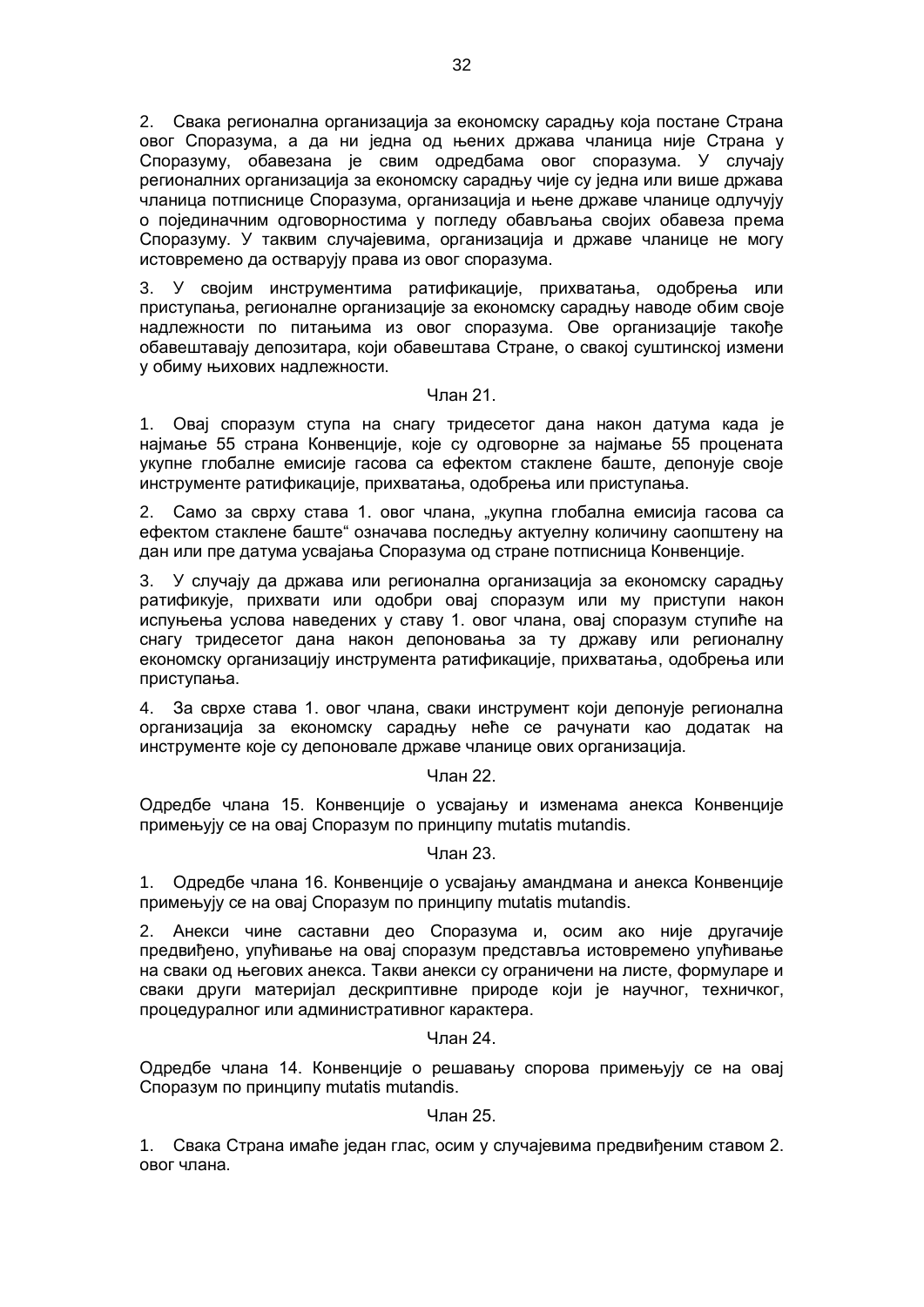2. Регионалне организације за економску сарадњу, у питањима која су у њиховој надлежности, остварују своје право гласа бројем гласова који је једнак броју њихових држава чланица потписница Споразума. Таква организација неће остварити своје право гласа уколико га оствари нека од њених држава чланица, и обратно.

## Члан 26.

Генерални секретар Уједињених нација је депозитар овог споразума.

## Члан 27.

Никакве измене не могу бити стављене на овај споразум.

## Члан 28.

1. У сваком тренутку три године од датума ступања на снагу Споразума за неку Страну, та страна може да се повуче из овог споразума писаним обавештењем депозитару.

2. Свако такво повлачење ступа на снагу након истека једне године од датума пријема обавештења о повлачењу од стране депозитара или неког каснијег датума који може бити прецизиран у обавештењу о повлачењу.

3. Свака Страна која се повуче из Конвенције сматра се да се повукла и из овог споразума.

## Члан 29.

Оригинал овог споразума, чији су арапски, кинески, енглески, француски, руски и шпански текстови једнако веродостојни, деповани су код генералног секретара Уједињених нација.

САЧИЊЕНО у Паризу дванаестог дана децембра двехиљадепетнаесте године.

КАО ПОТВРДУ ТОГА, доле потписани, прописно овлашћени у том смислу, потписали су овај споразум.